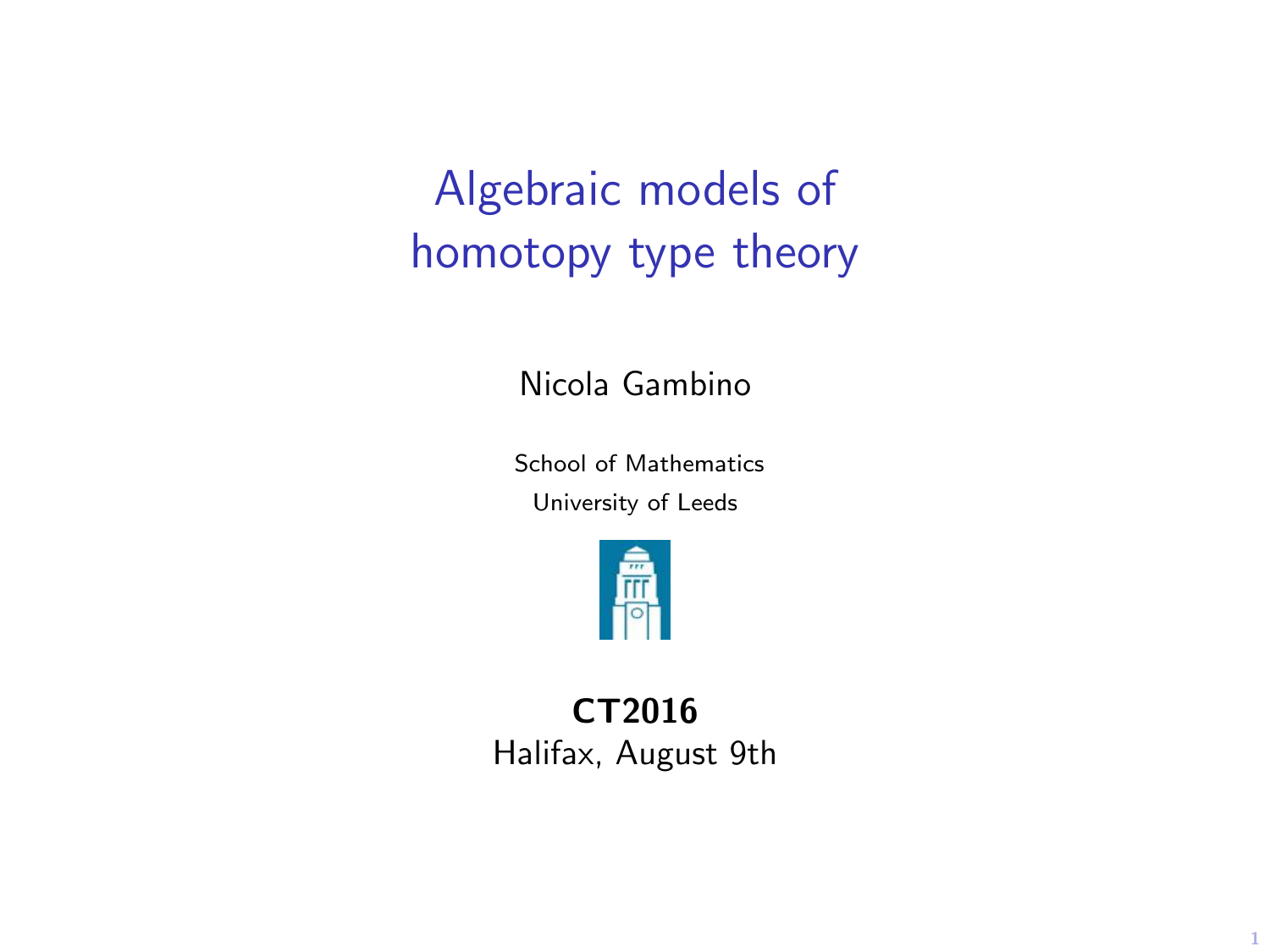## Theme: property vs structure

Fundamental distinction:

- $\blacktriangleright$  satisfaction of a property
- $\blacktriangleright$  the existence of additional structure.

Examples:

- $\triangleright$  categories with finite products
- $\blacktriangleright$  fibrations.

Sometimes ignoring this distinction is not harmful.

But sometimes things become more subtle:

- $\triangleright$  choices are unique up to higher and higher homotopies
- $\blacktriangleright$  coherence issues
- $\blacktriangleright$  constructivity issues.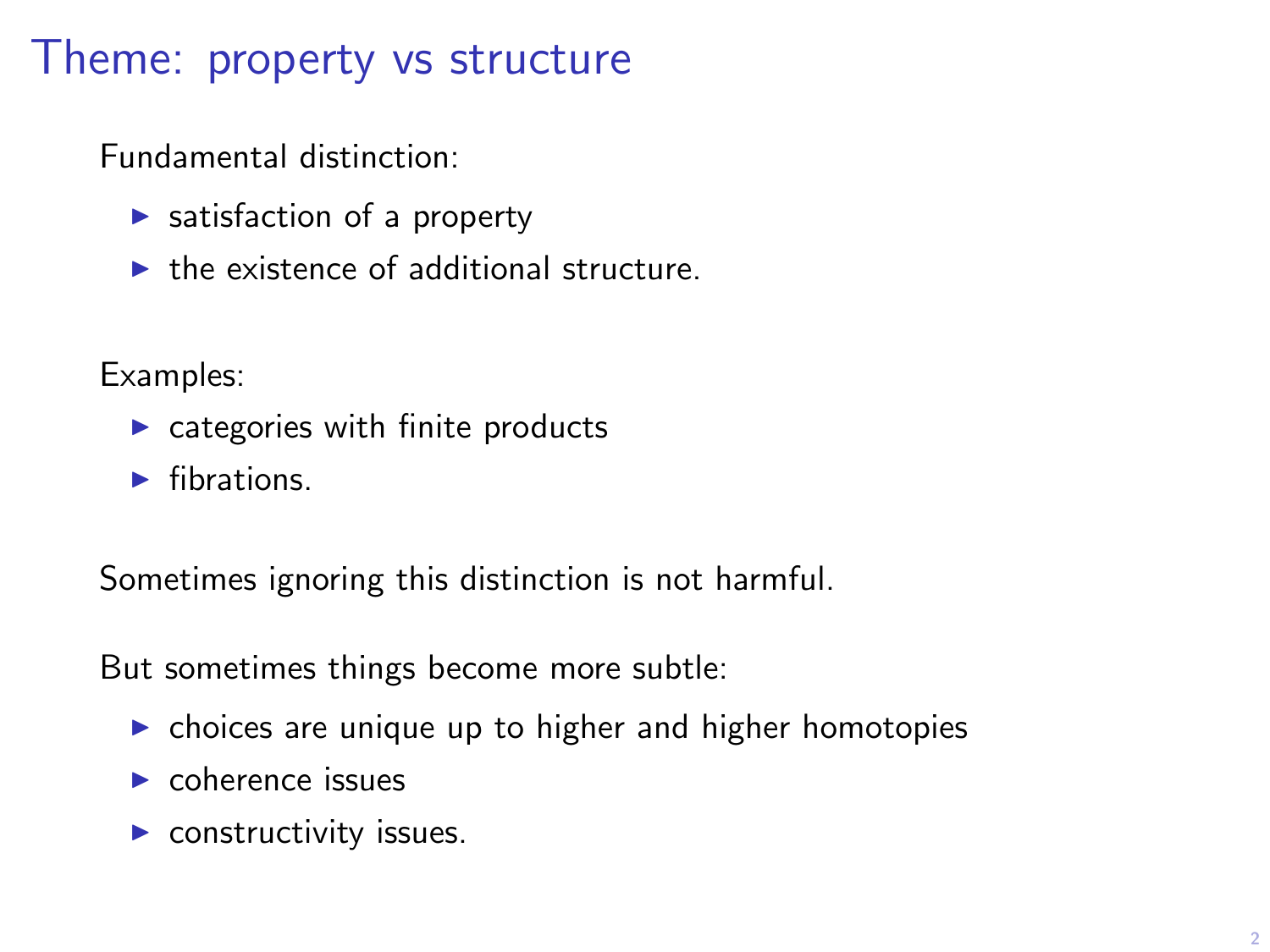# **Outline**

### Part I: Context and motivation

- $\blacktriangleright$  Homotopy type theory
- $\blacktriangleright$  The simplicial model

### Part II: Uniform fibrations

- $\blacktriangleright$  Algebraic weak factorization systems
- $\blacktriangleright$  Uniform (trivial) fibrations

### Part III: The Frobenius property

 $\triangleright$  Strong homotopy equivalences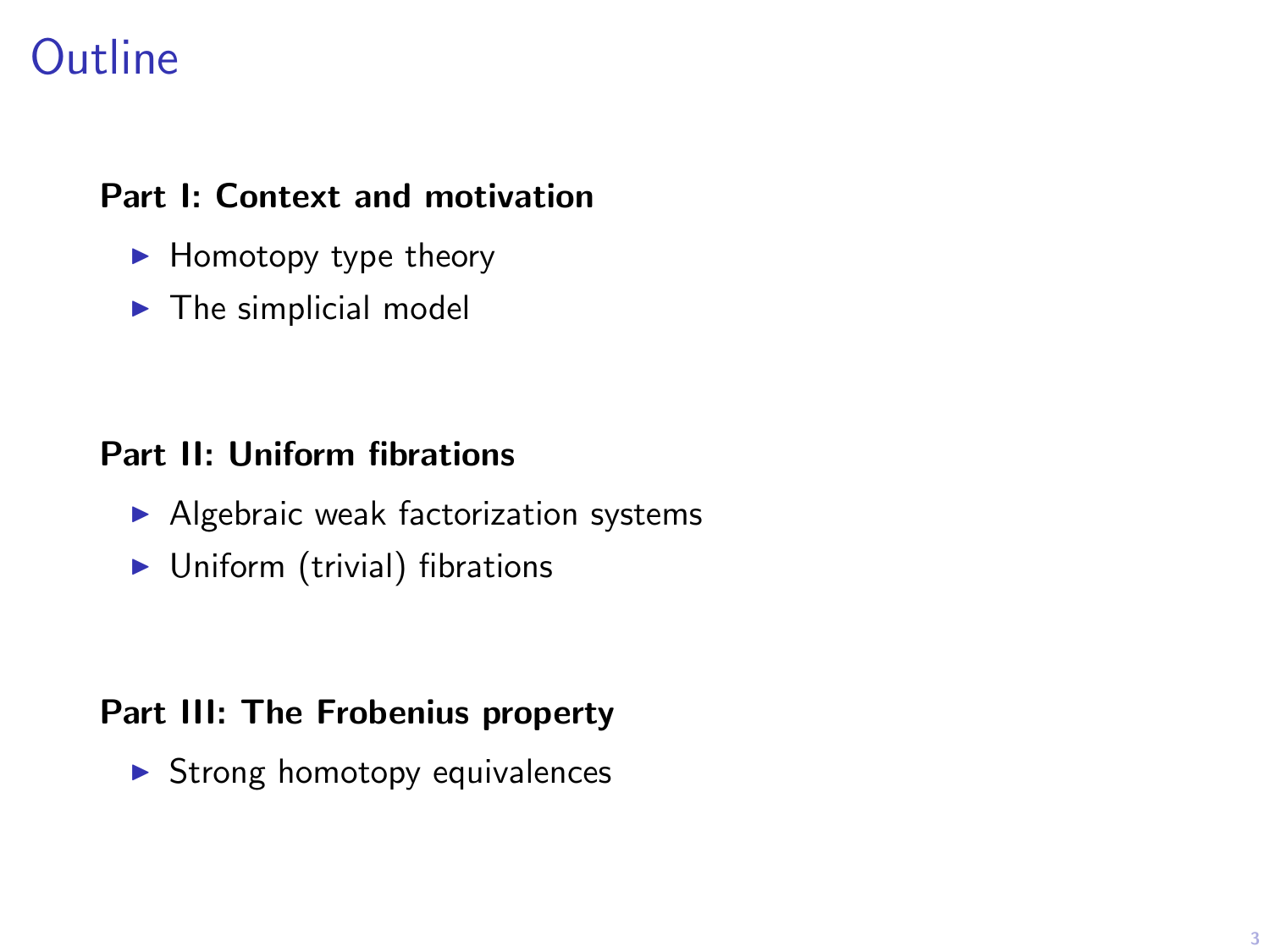## Reference

N. Gambino and C. Sattler Uniform fibrations and the Frobenius condition arXiv:1510.00669, 2016.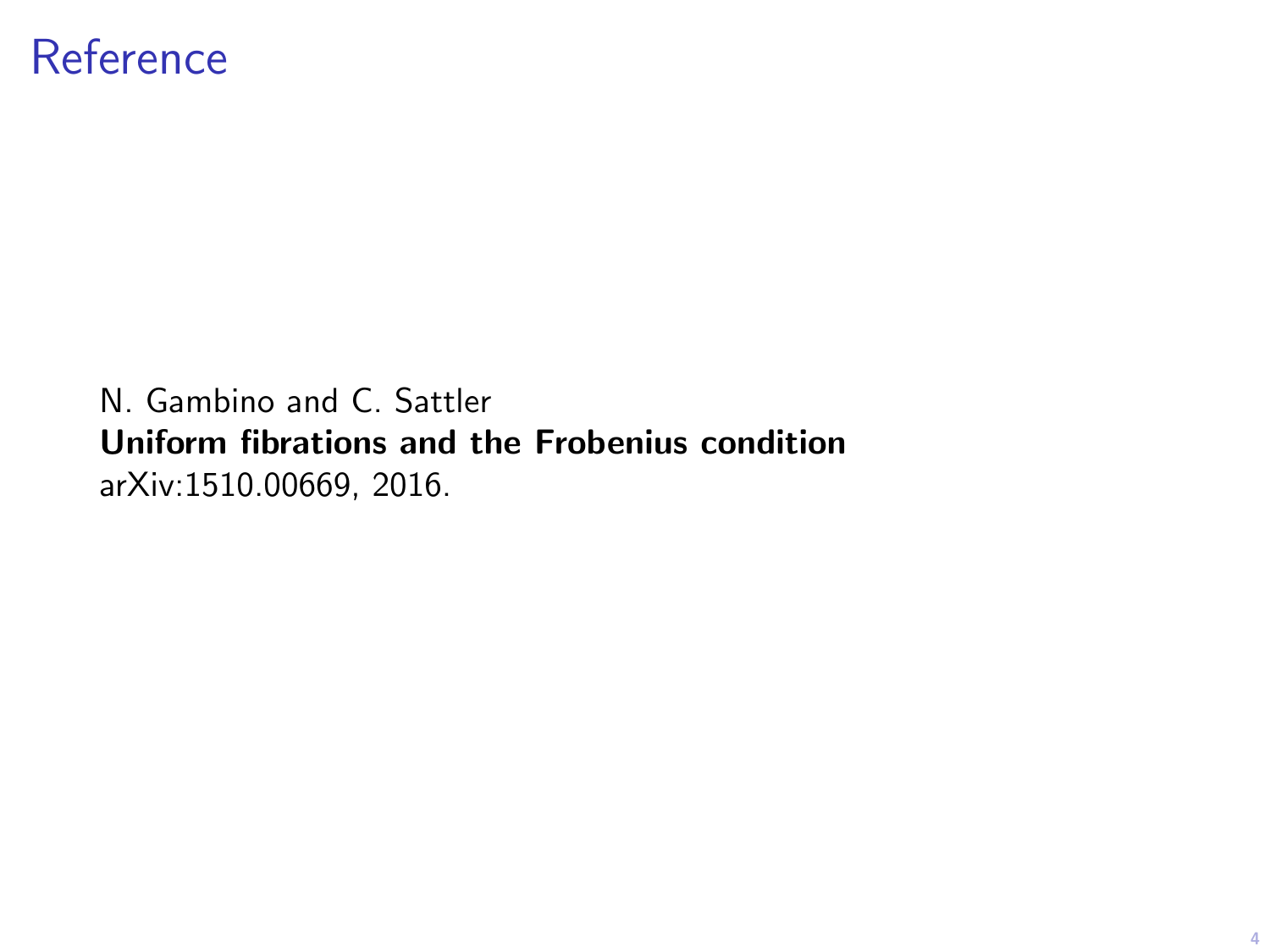### Part I: Context and motivation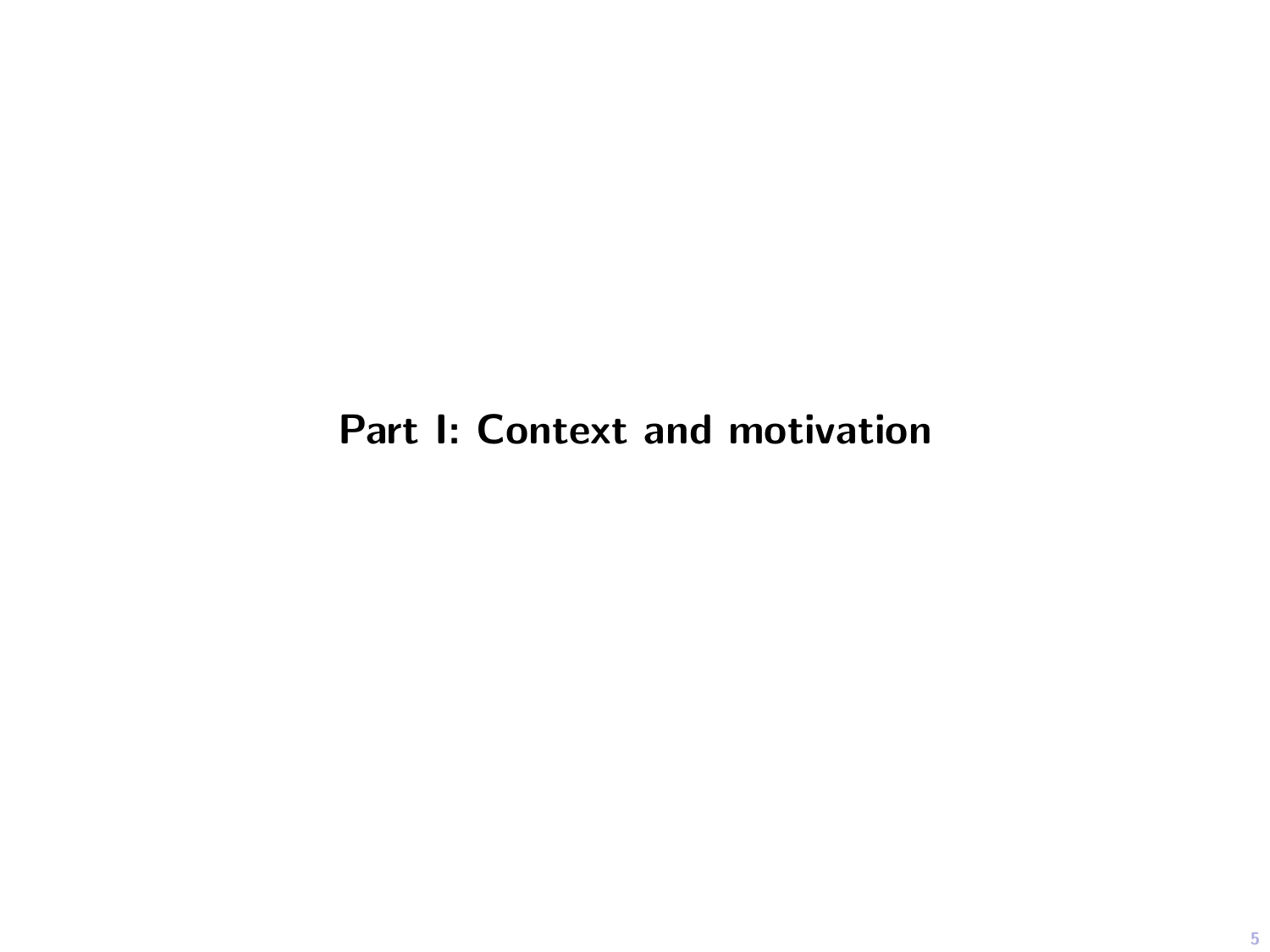# Homotopy type theory

Martin-Löf's type theory  $(ML)$  + Voevodsky's univalence axiom  $(UA)$ 

### Key aspects

- $\blacktriangleright$  Isomorphic structures can be identified
- $\triangleright$  Concise definition of weak *n*-groupoid

#### **Note**

- ▶ Does not admit set-theoretic models
- $\blacktriangleright$  Known models are homotopy-theoretic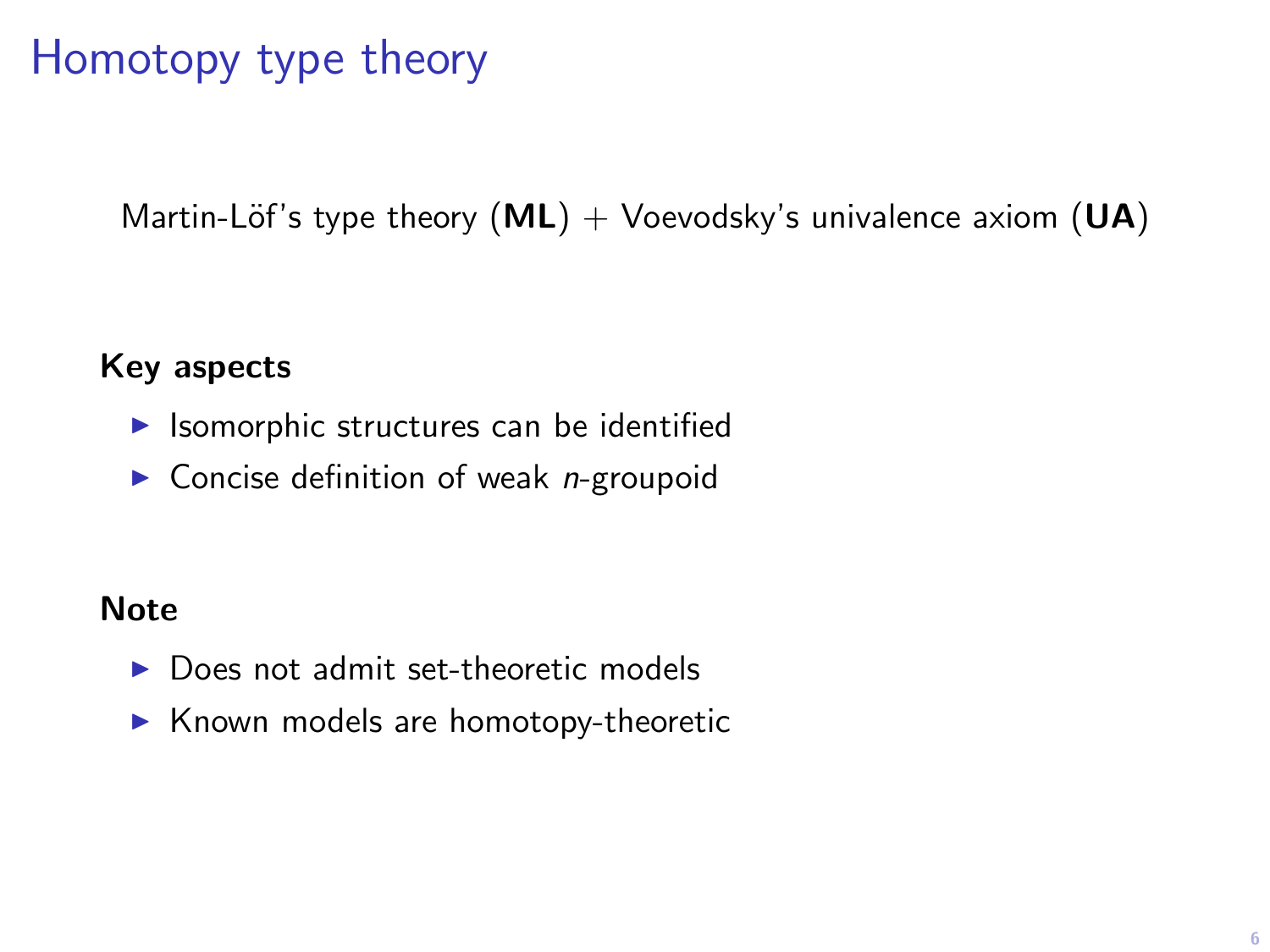# Motivation from mathematical logic

### Relative consistency problem

Assume that ML is consistent. Is  $ML + UA$  consistent?

### Line of attack

 $\triangleright$  Define a model of  $ML + UA$  working within ML

#### **Issue**

- $\triangleright$  Simplicial model of ML + UA is defined working in ZFC
- $\blacktriangleright$  Can we redevelop it constructively?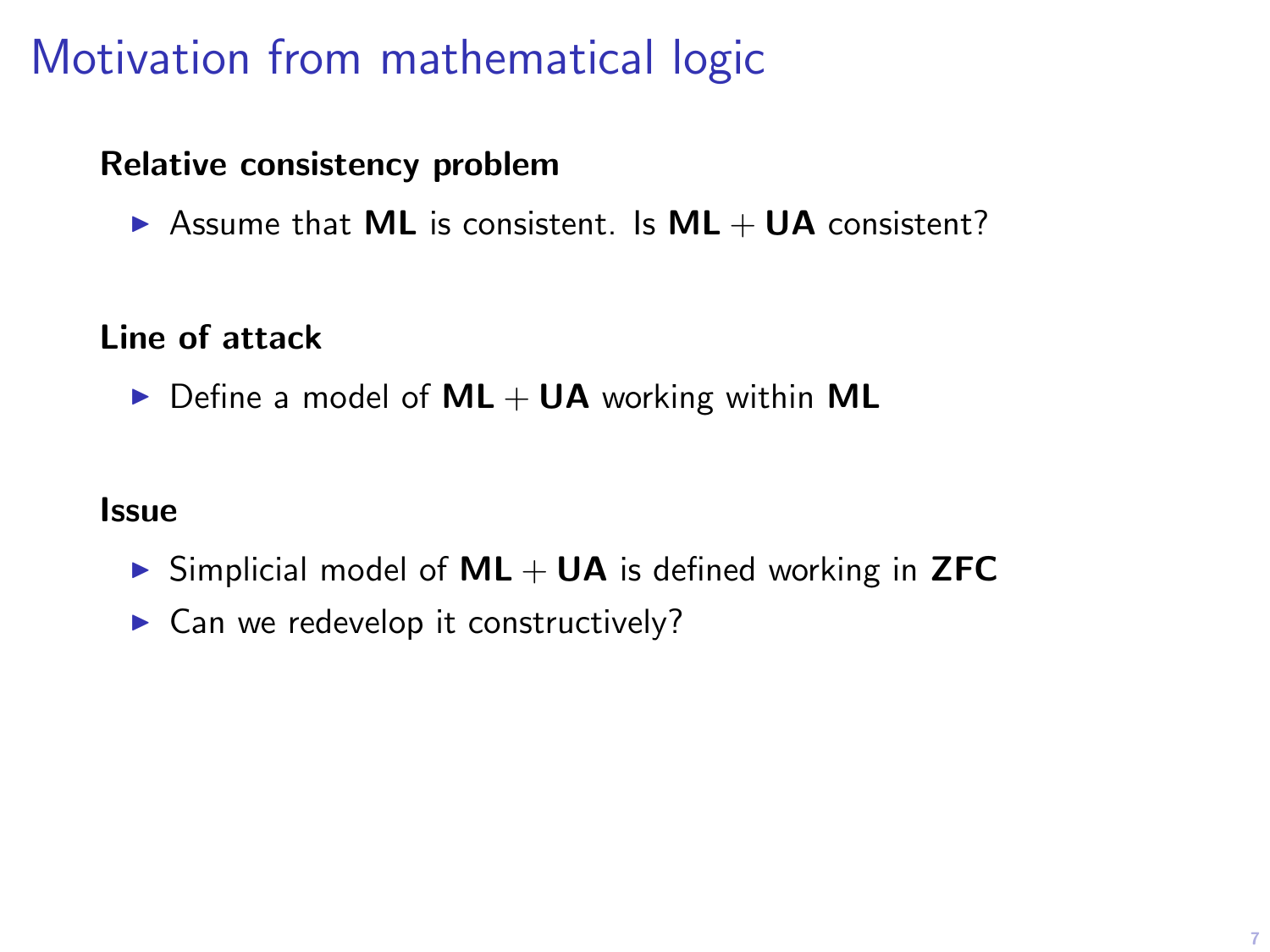# Motivation from homotopy theory

### Problem

 $\triangleright$  Can we develop homotopy theory without minimal fibrations?

Minimal fibrations are not very explicit, and often just tools.

### Examples

(1) Existence of model structure for Kan complexes (2) Right properness

### Recent progress

(1) Proof by Christian Sattler (2) Today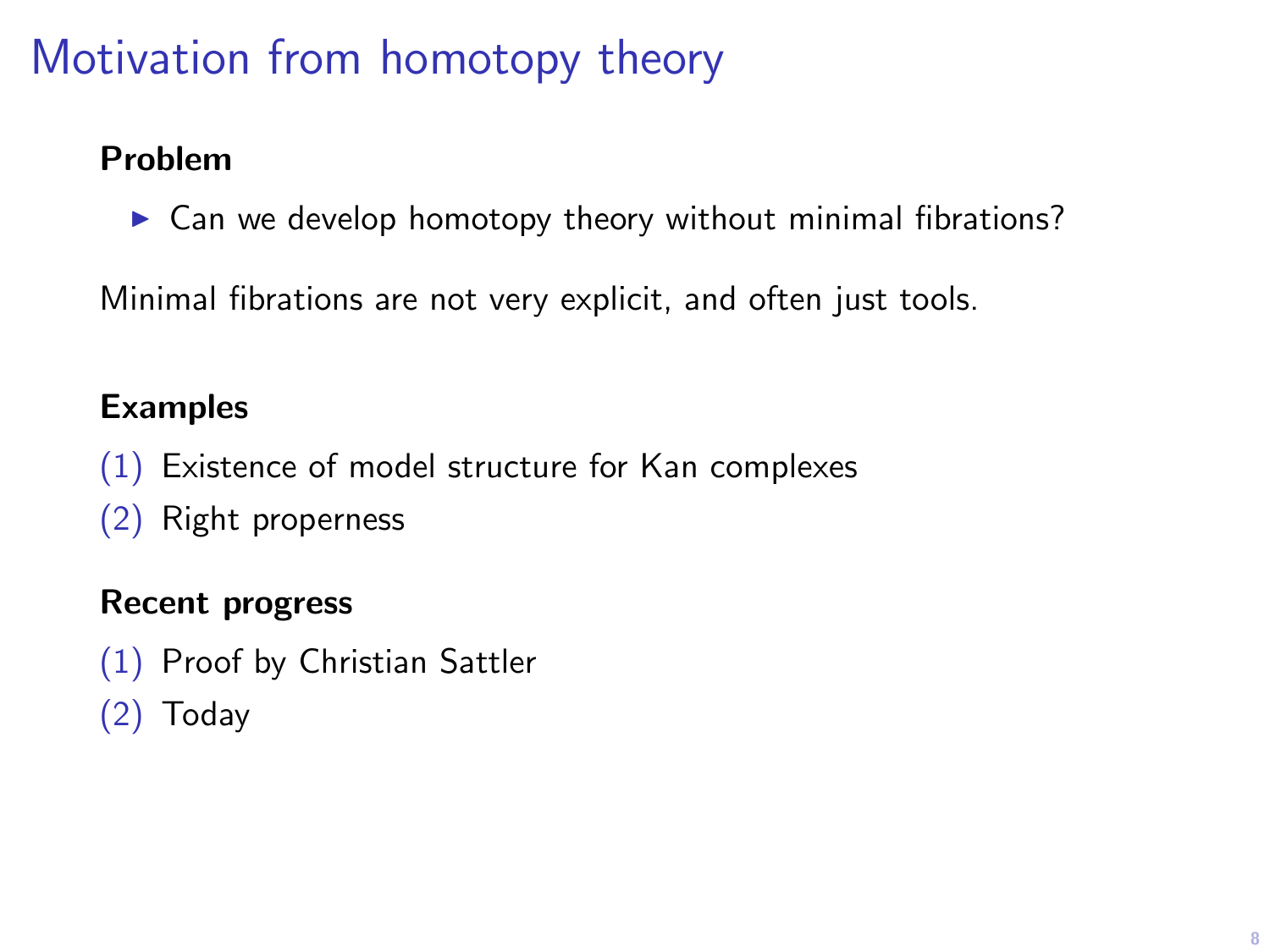# Categorical setting

Definition. A *model* of homotopy type theory consists of

- $\triangleright$  a category  $\mathcal E$  with a terminal object 1,
- $\triangleright$  a class Fib of maps, called *fibrations*, subject to axioms.

### Some axioms

- (1) Pullbacks of fibrations exist and are fibrations, i.e. for every map  $f : B \to A$ , we have  $f^* : \mathsf{Fib}/A \to \mathsf{Fib}/B$
- $(2)$  For every fibrant object A, we have a factorization



where  $p \in \mathsf{Fib}$  and  $i \in \mathsf{^\hbar Fib}.$ 

(3) If  $f : B \to A$  is a fibration,  $f^* : \mathsf{Fib}/A \to \mathsf{Fib}/B$  has a right adjoint.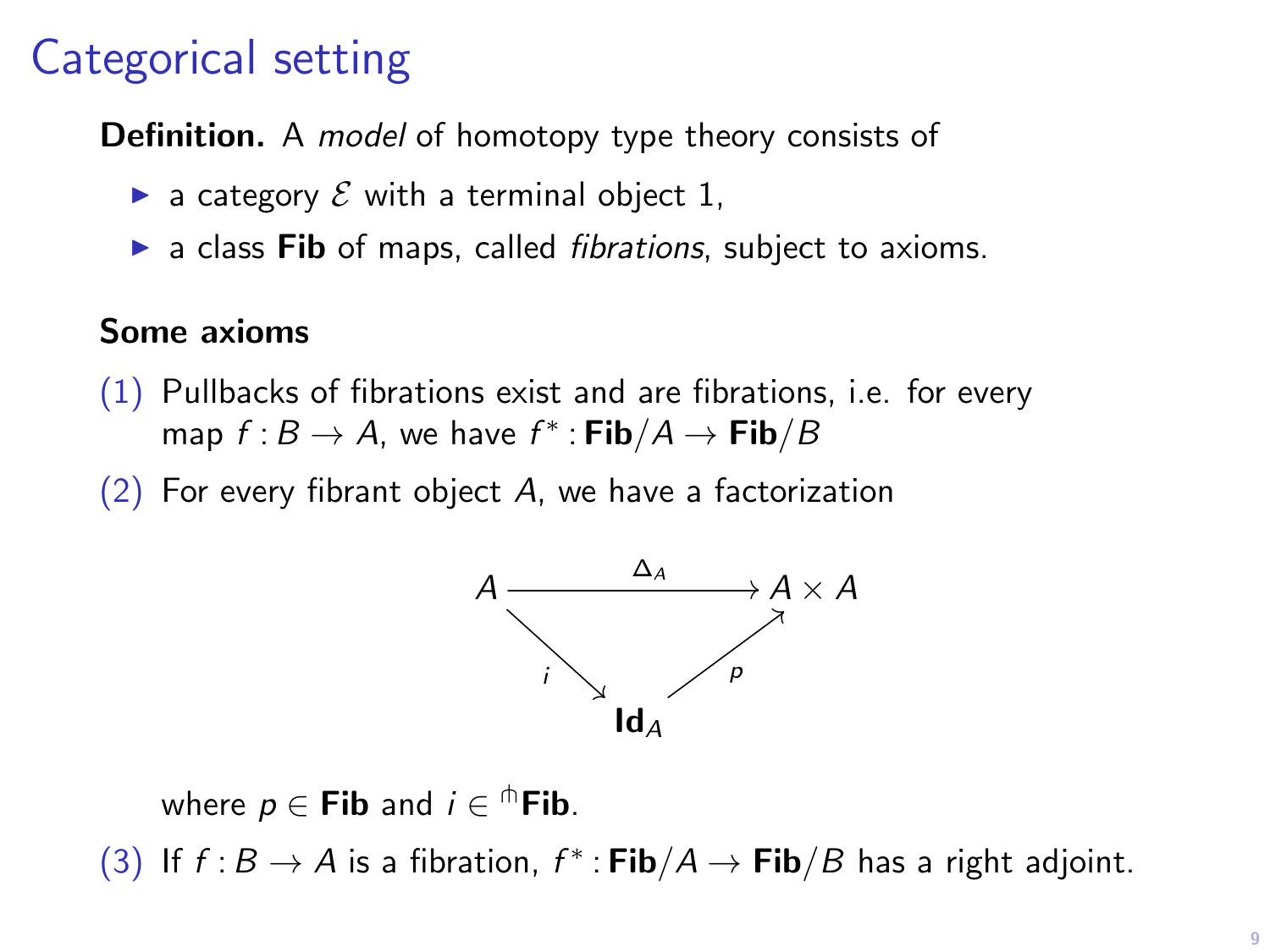## Examples from homotopy theory

Fix  $\mathcal E$  with a model structure (Weq, Fib, Cof). Let TrivFib = Wea ∩ Fib. TrivCof = Wea ∩ Cof.

Is  $(\mathcal{E},$  Fib) a model of homotopy type theory?

### Checking the axioms:

- $(1)$   $\checkmark$  (pullbacks exist and preserve fibrations)
- $(2)$   $\checkmark$  (given by factorization axiom)
- (3) It would suffice to show that for a fibration  $p : B \to A$ , we have

$$
\mathcal{E}/A \xrightarrow{\rho^*} \mathcal{E}/B
$$

where the right adjoint  $p_{*}$  (pushforward) preserves fibrations. But we do not know this in general!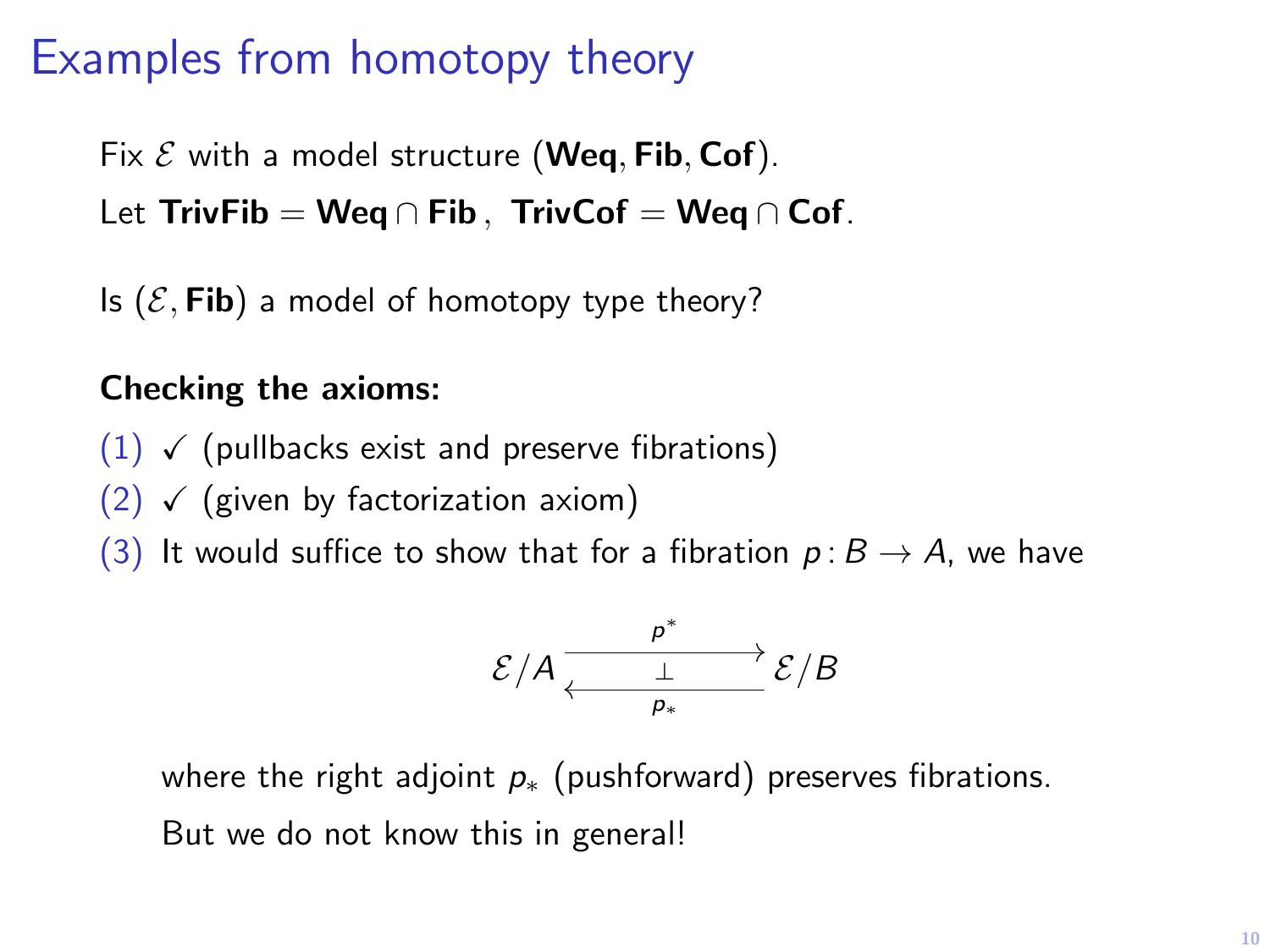## The Frobenius property

**Remark.** Let  $p: B \to A$  be a fibration. TFAE: (i) pushforward  $p_* : \mathcal{E}/B \to \mathcal{E}/A$  preserves fibrations (ii) pullback  $p^*: \mathcal{E}/A \to \mathcal{E}/B$  preserves trivial cofibrations.

Note. The second statement refers only to (TrivCof, Fib).

**Definition.** We say that a wfs  $(L, R)$  has the *Frobenius property* if pullback along R-maps preserves L-maps.

**Remark.** Assume that  $\text{Cof} = \{monomorphisms\}$ . TFAE:

- (i) The wfs (TrivCof, Fib) has the Frobenius property.
- (ii) The model structure is right proper, i.e. pullback of weak equivalences along fibrations are weak equivalences.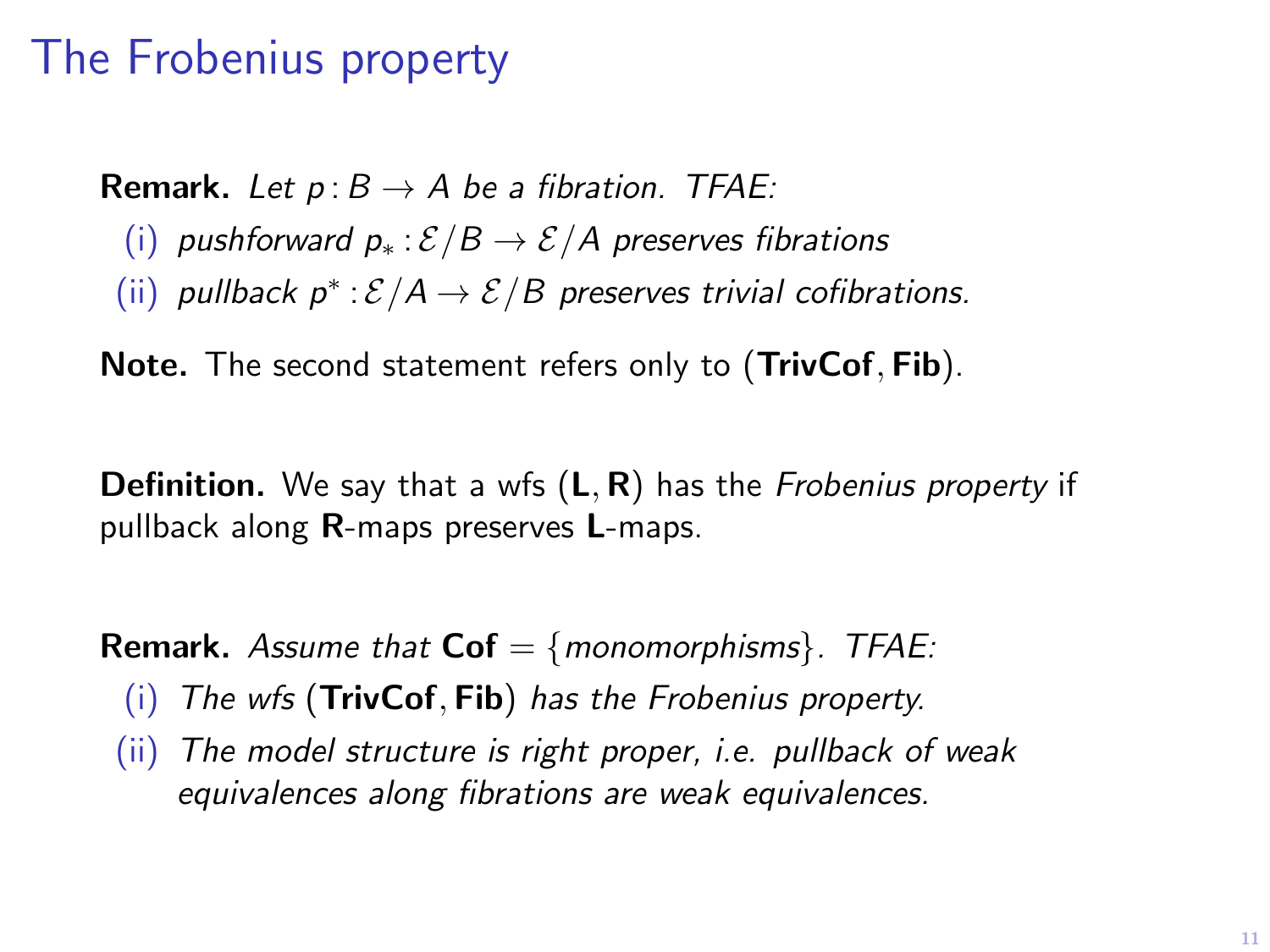## Example: simplicial sets

Let **SSet** be the category of simplicial sets.

We consider the model structure:

- $\triangleright$  Weq = {weak homotopy equivalences}
- $\blacktriangleright$  Fib = {Kan fibrations}
- $\triangleright$  Cof = {monomorphisms}

Proofs of right properness:

- $\triangleright$  via geometric realization (see Hovey, Hirschhorn)
- $\triangleright$  via minimal fibrations (Joyal and Tierney)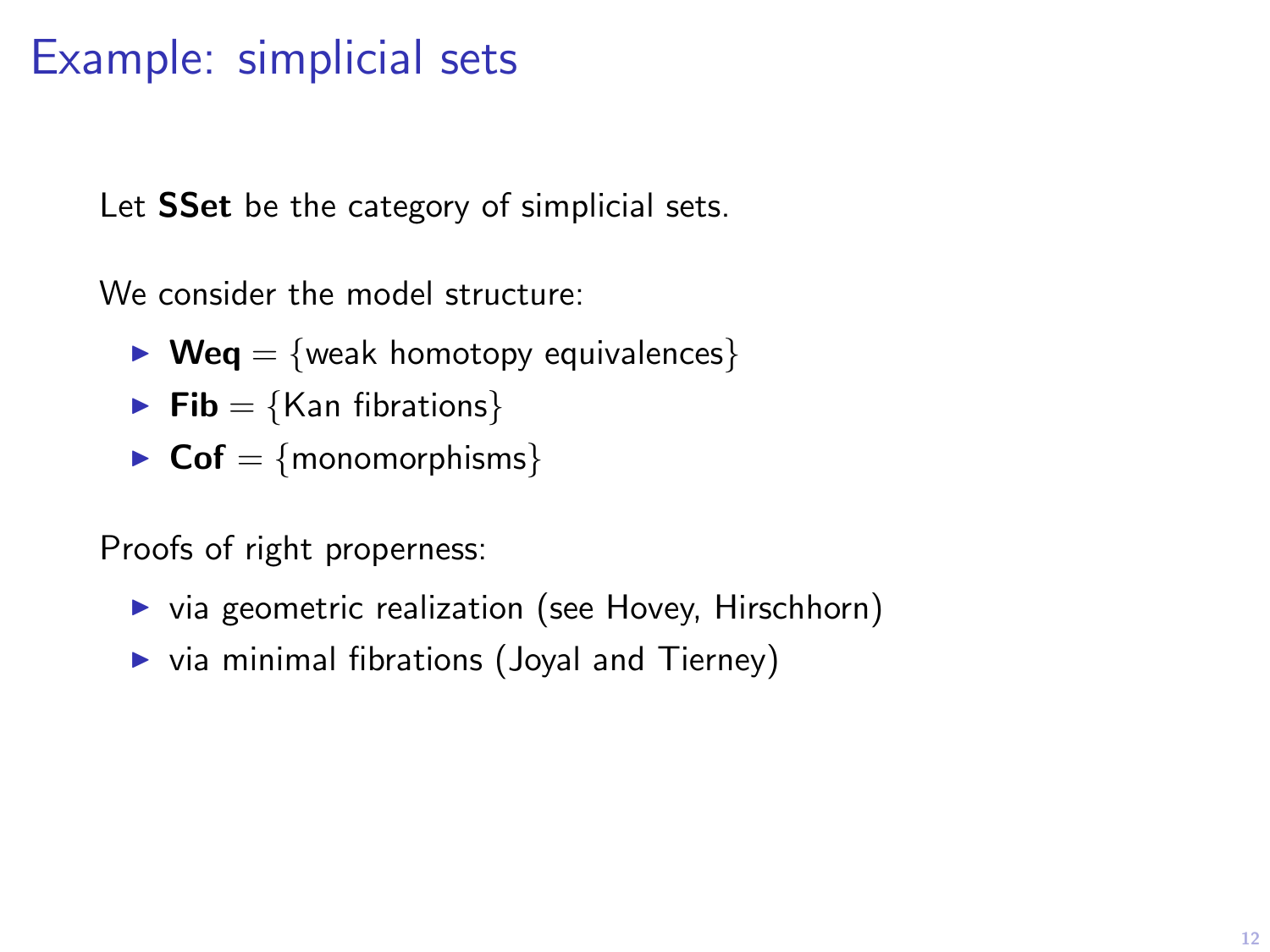# Constructivity issues

Theorem (Bezem, Coquand, Parmann).

The right properness of **SSet** cannot be proved constructively, *i.e.* without the law of excluded middle.

How can we fix this?

### Coquand's approach

- $\triangleright$  Switch from simplicial sets to cubical sets
- $\triangleright$  Work with uniform fibrations

### Idea

- $\triangleright$  Work with uniform fibrations
- $\blacktriangleright$  Keep simplicial sets

As a byproduct, we get a new proof of right properness of **SSet**.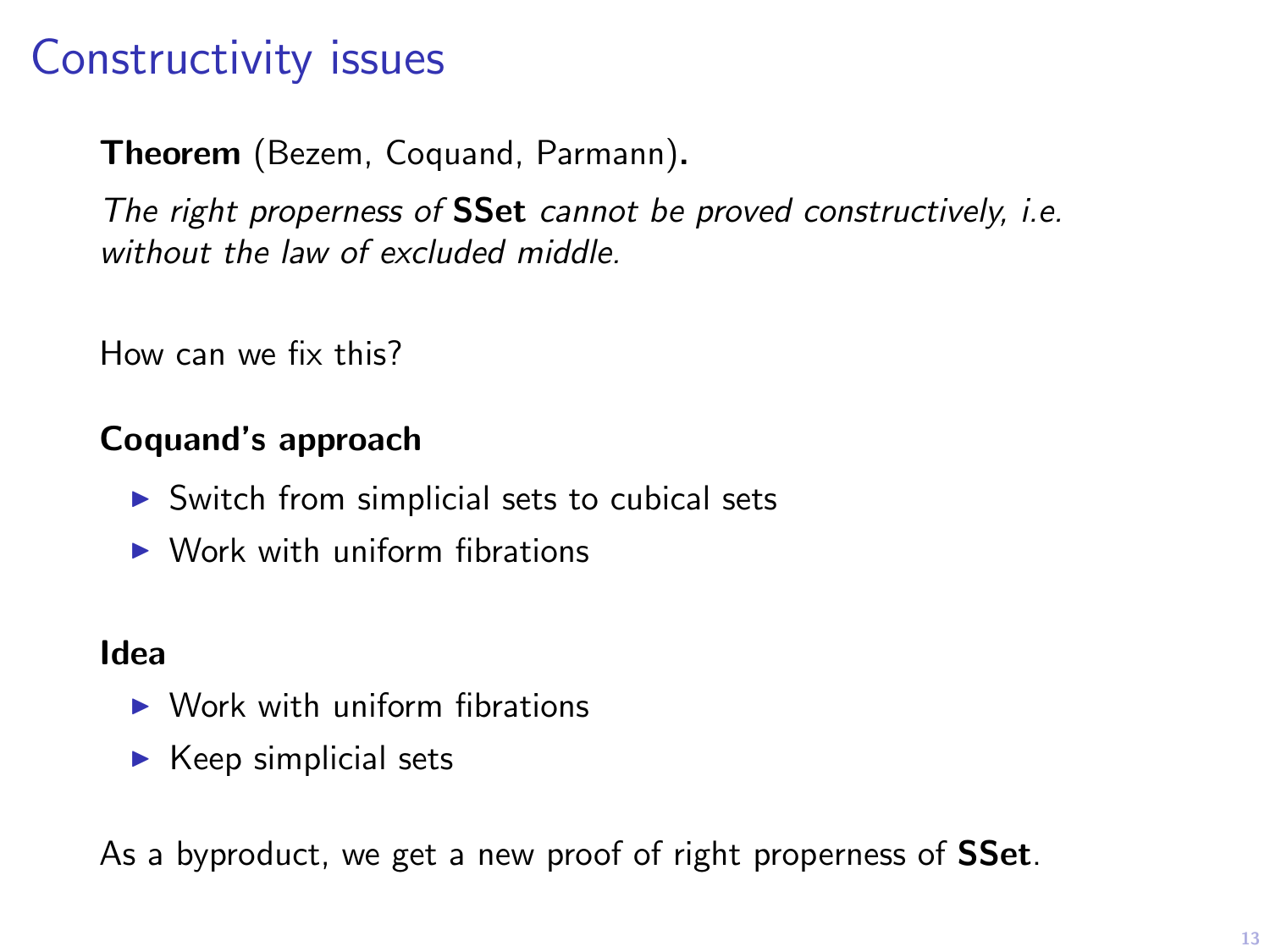### Part II: Uniform fibrations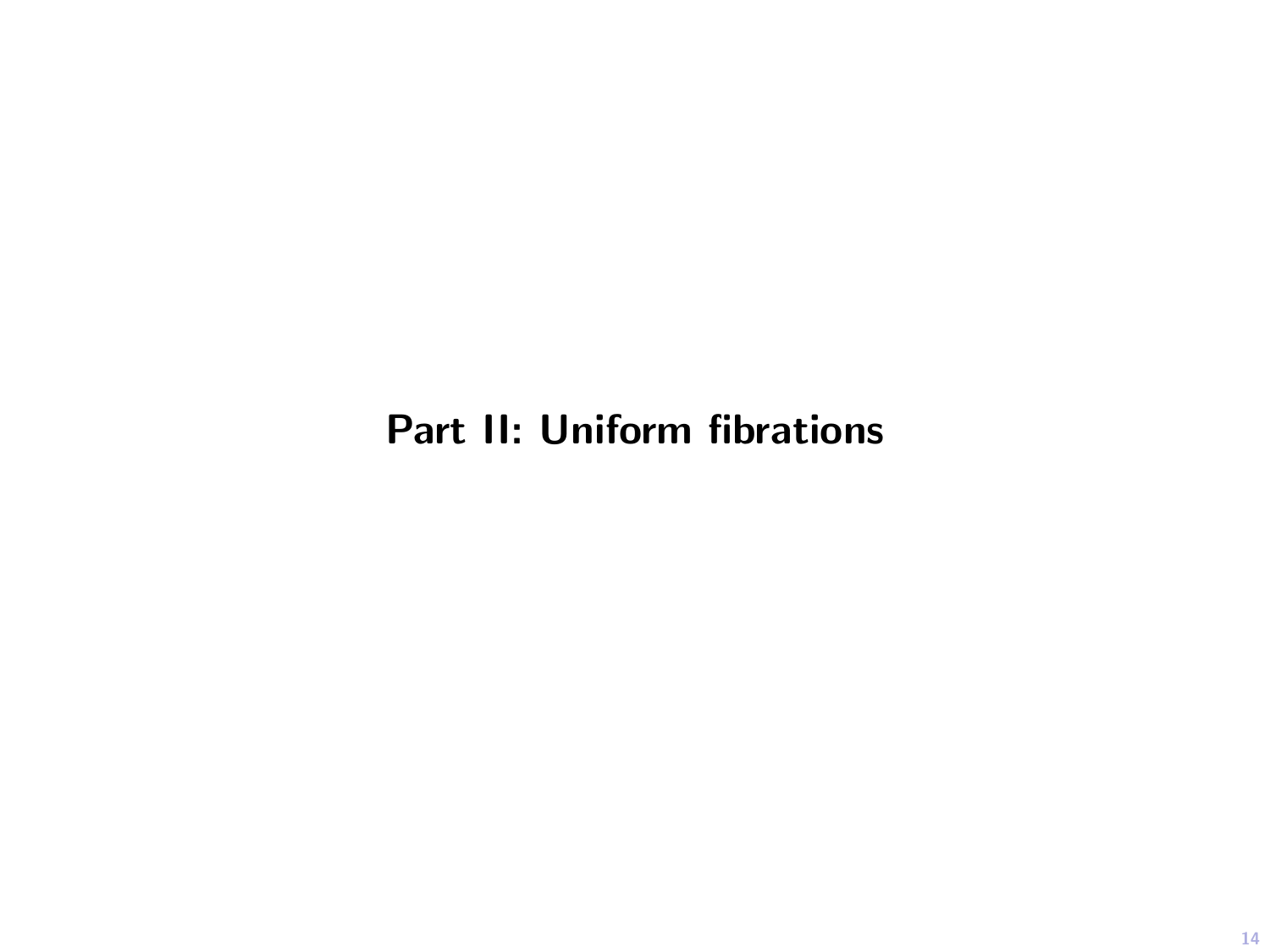## Algebraic weak factorization systems

Recall that in a weak factorization system  $(L, R)$ , we often ask for

 $\triangleright$  functorial factorizations, i.e. functors such that



gives the required factorization.

In an algebraic weak factorization system, we ask also that

- $\blacktriangleright$  L has the structure of a comonad,
- $\triangleright$  R has the structure of a monad,
- $\blacktriangleright$  a distributive law between L and R.

Grandis and Tholen (2006), Garner (2009).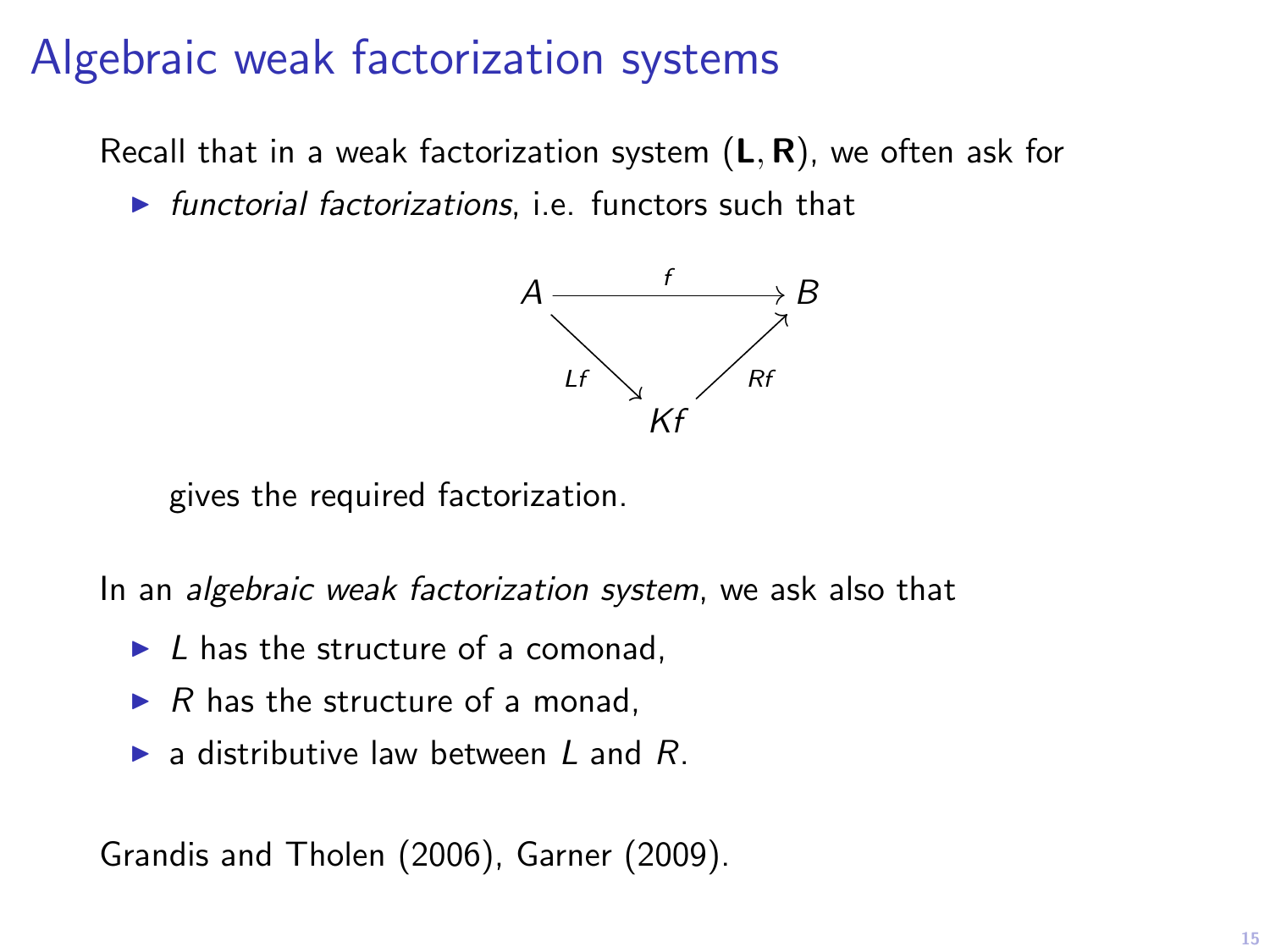## The algebraic setting

Fix a category  $\mathcal{E}$ . Let  $u: \mathcal{I} \to \mathcal{E}$  be a functor.

**Definition.** A *right I-map* is a map  $f : B \to A$  in  $\mathcal E$  equipped with

**Ex** a function  $\phi$  which assigns a diagonal filler



where  $i \in \mathcal{I}$ , subject to a uniformity condition:



 $\mathcal{I}^\pitchfork =$  category of right  $\mathcal{I}\text{-maps}.$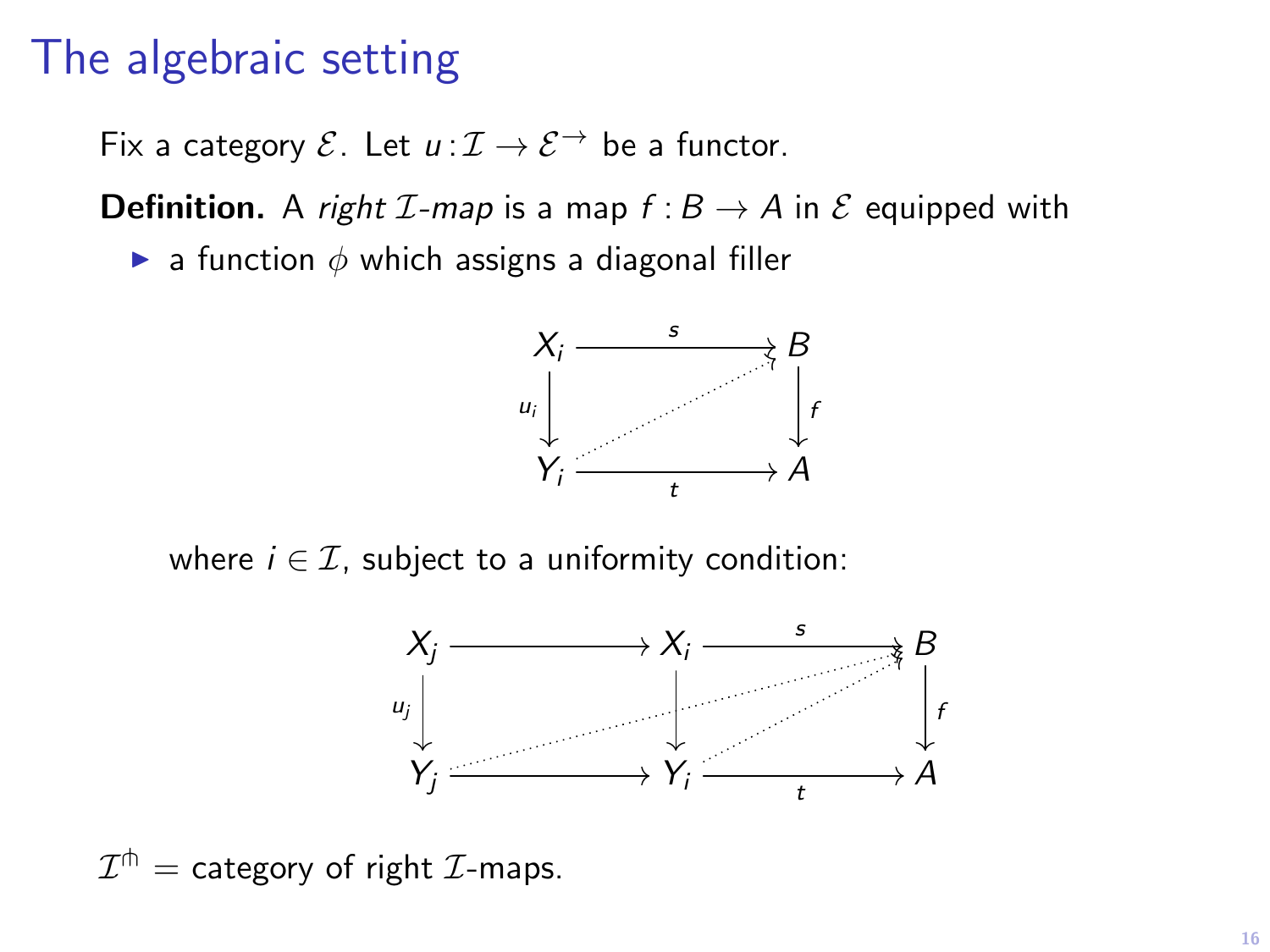# Goals

Working in SSet, we want:

- 1. To construct an algebraic weak factorization system (TrivCof, Fib)
- 2. To show that (TrivCof, Fib) has the Frobenius property.

Preliminary step:

 $\triangleright$  To construct an algebraic weak factorization system (Cof, TrivFib)

The approach is inspired by Cisinski's theory.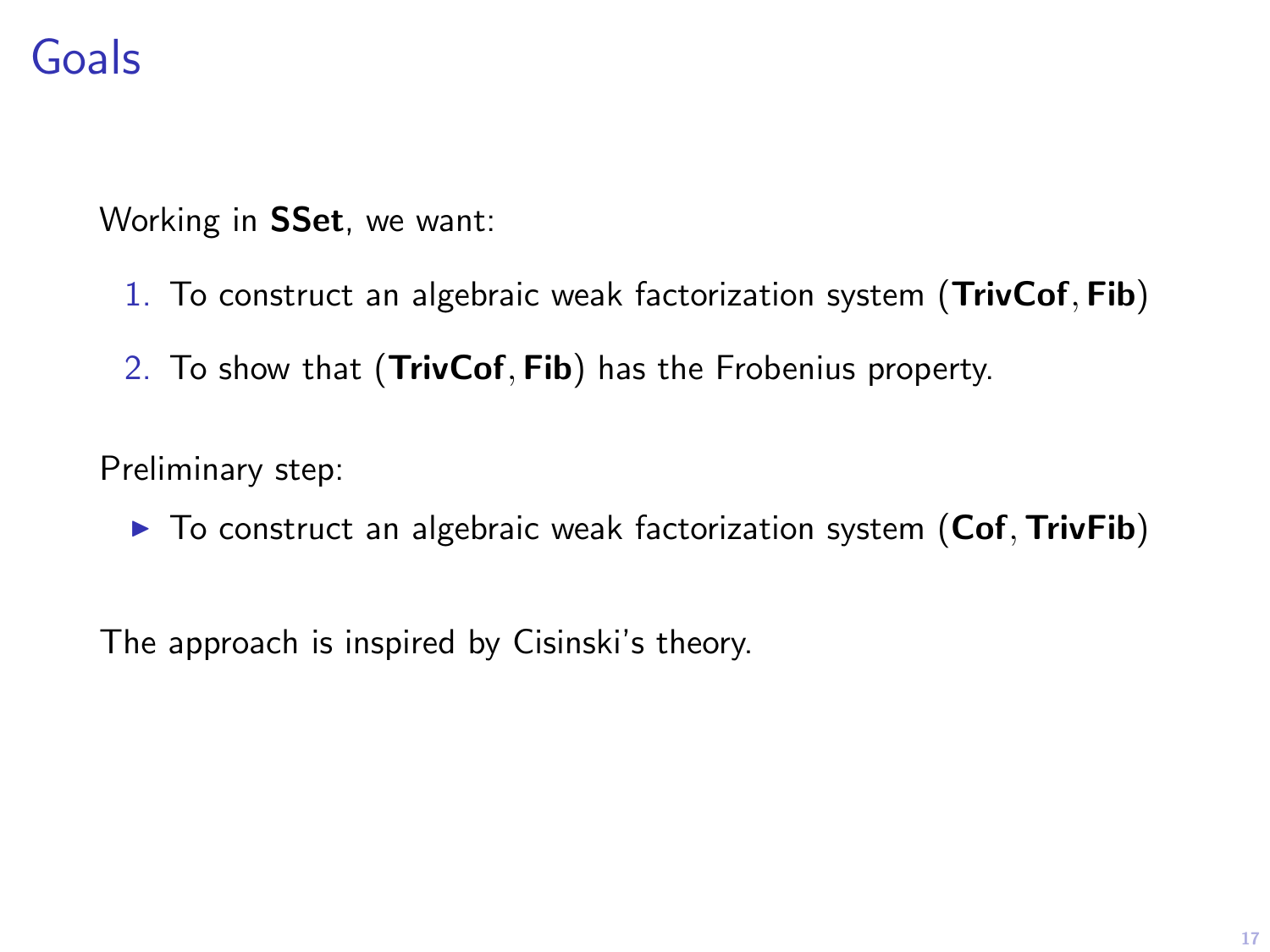## Uniform trivial fibrations

Let **Mono** be the sub-category of  $SSet^{\rightarrow}$  of

- $\blacktriangleright$  monomorphisms
- $\blacktriangleright$  pullback squares

Write  $u : \mathsf{Mono} \to \mathsf{SSet}^{\to}$  for the inclusion.

**Definition.** A *uniform trivial fibration* is a right **Mono-**map, i.e. a map  $f : B \to A$  in **SSet** together with a function which assigns fillers



where  $i: X \rightarrow Y$  is a monomorphism, subject to uniformity.

**TrivFib = Mono**<sup> $\uparrow$ </sup> = category of uniform trivial fibrations.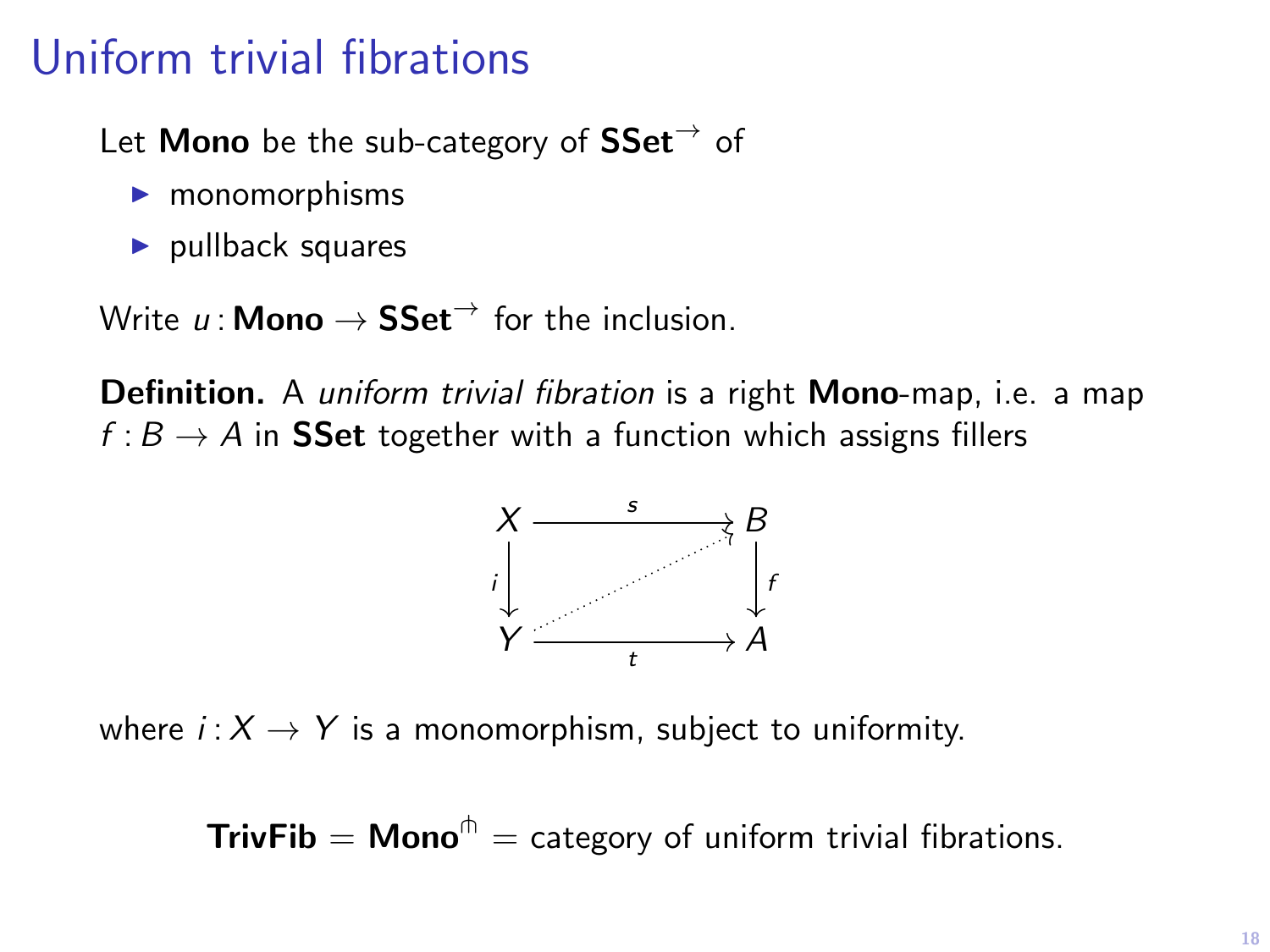# Uniform fibrations (I)

Let  $\delta^k$  :  $\{k\} \rightarrow \Delta^1$  be the endpoint inclusions,  $k \in \{0,1\}.$ 

For a monomorphism  $i: X \rightarrow Y$ , we have the **pushout product** 



A subcategory  $Cyl \subseteq SSet^{\rightarrow}$  with objects the "cylinder inclusions"

$$
\delta^k \hat{\times} i : \underbrace{(\Delta^1 \times X) \cup (\{k\} \times Y)}_{\bullet} \to \Delta^1 \times Y
$$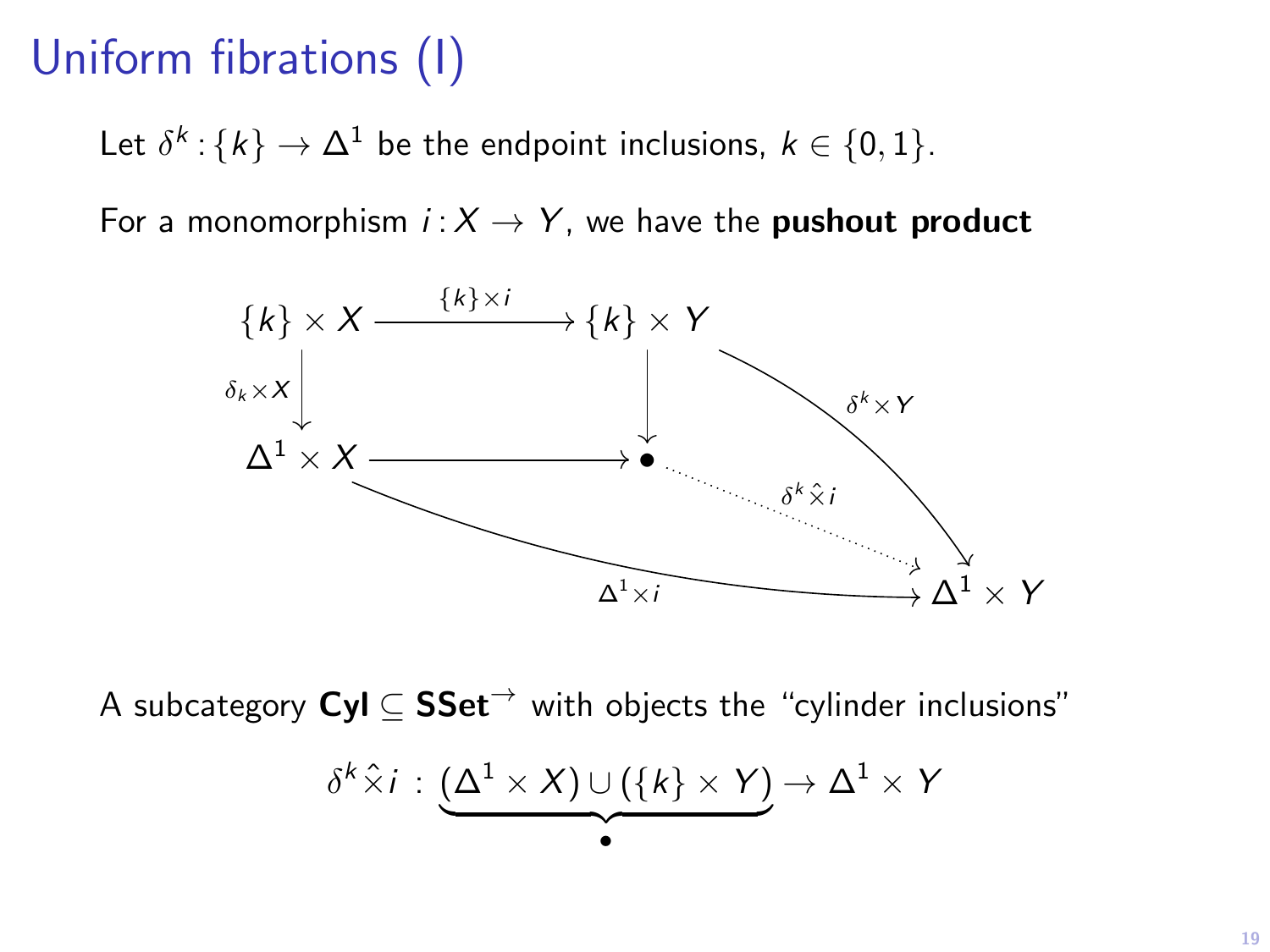# Uniform fibrations (II)

**Definition.** A *uniform fibration* is a right **Cyl**-map, i.e. a map  $p : B \to A$ in SSet together with a function which assigns fillers



where  $k \in \{0, 1\}$ ,  $i : X \rightarrow Y$  is a monomorphism, subject to uniformity.

Fib =  $\text{Cyl}^{\text{th}}$  = category of uniform fibrations.

**Theorem** (ZFC). A map is a (trivial) fibration in the usual sense if and only if it can be equipped with the structure of a uniform (trivial) fibration.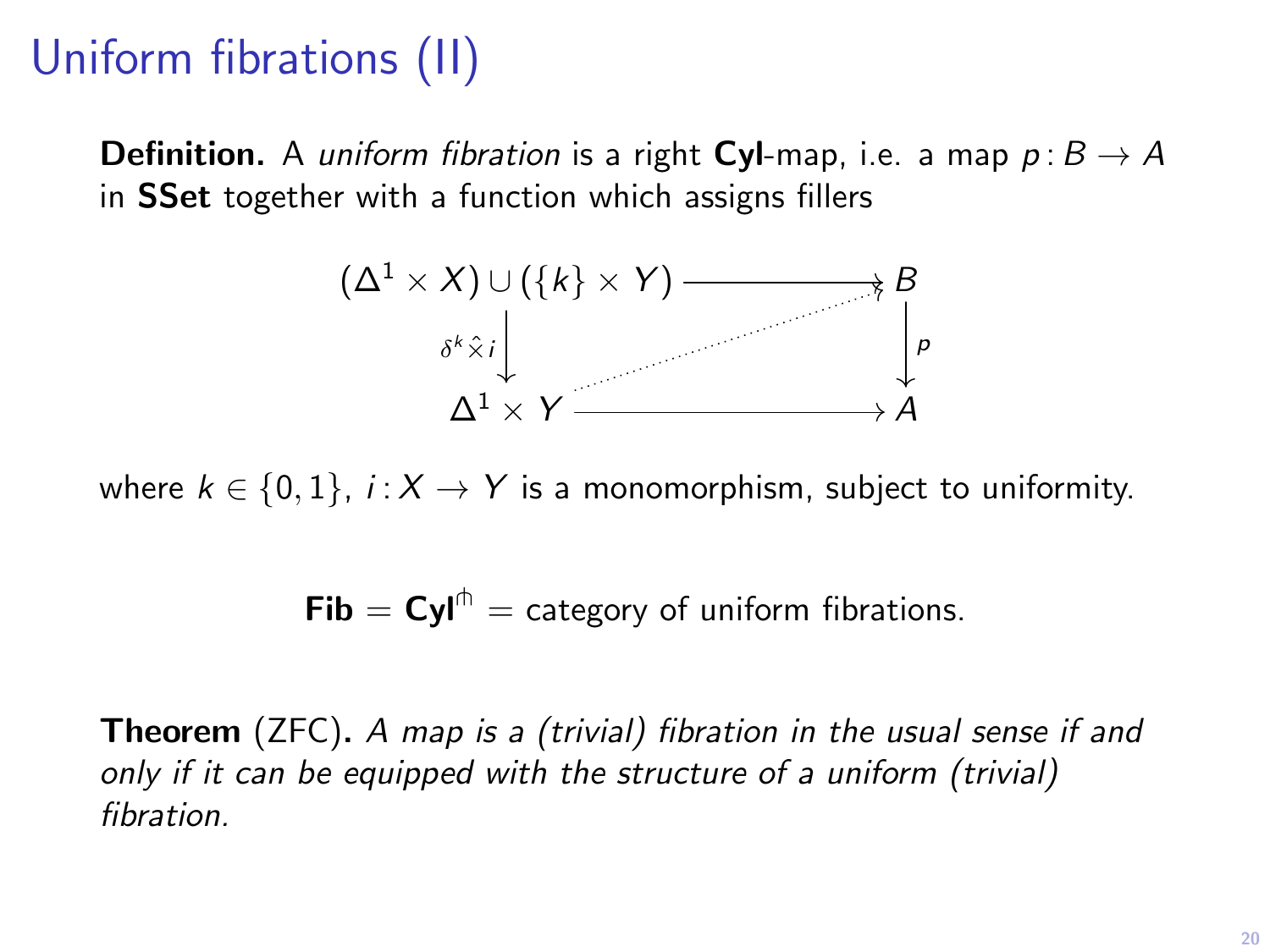# The algebraic weak factorization systems

### Theorem.

The category **SSet** admits two algebraic weak factorization systems:

- 1. (Cof, TrivFib)
- 2. (TrivCof, Fib).

### Proof.

- $\triangleright$  Use Garner's algebraic small object argument
- $\blacktriangleright$  For this, isolate a small category  $\mathcal I$  such that

$$
\mathcal{I}^{\pitchfork} = \text{Mono}^{\pitchfork} \quad \big( = \text{TrivFib} \big)
$$

E.g.  $\mathcal{I} = \{$  monomorphisms with representable codomain $\}$ .

Note. Algebraic aspect is essential to work constructively.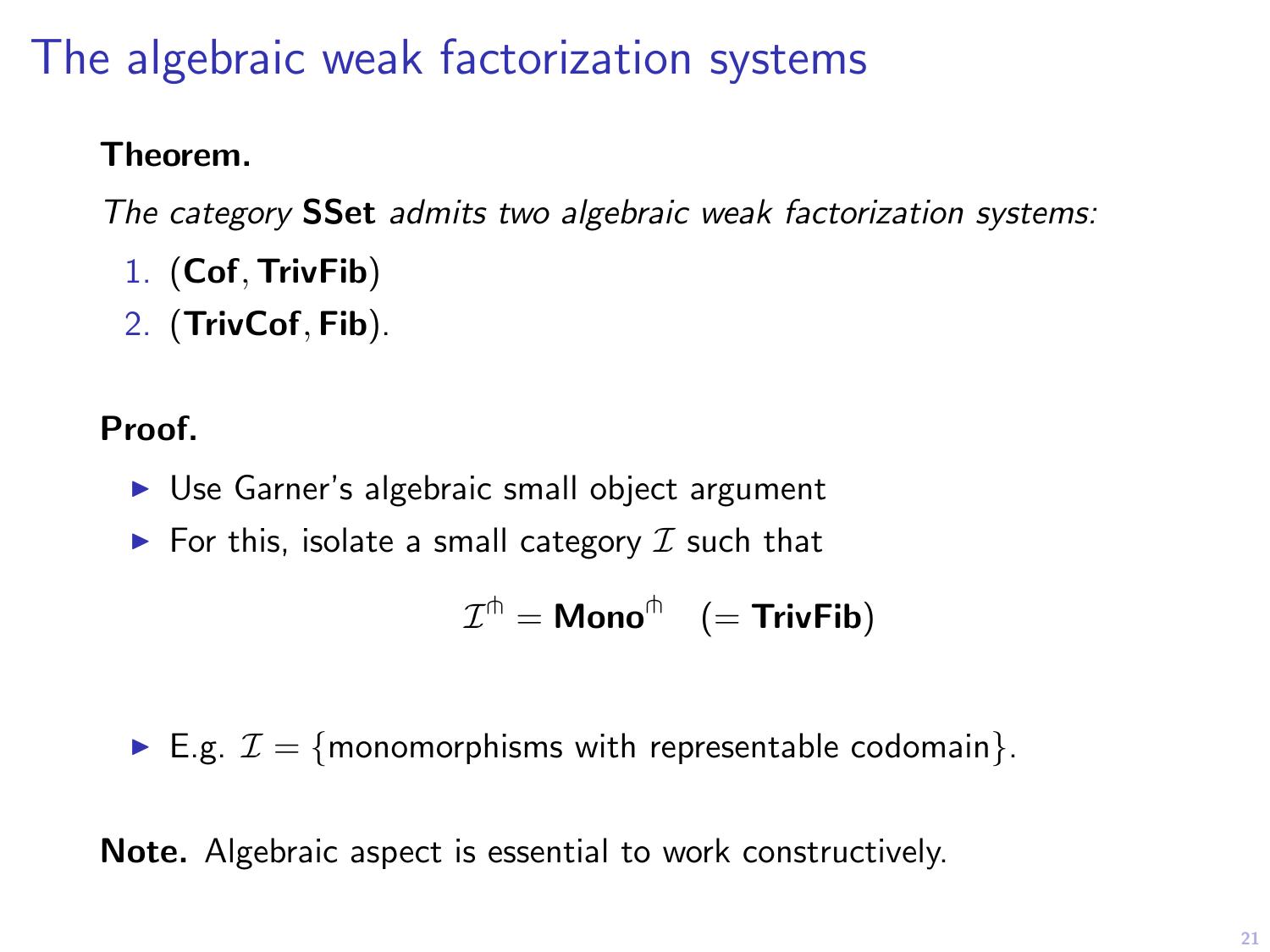### Part III: The Frobenius property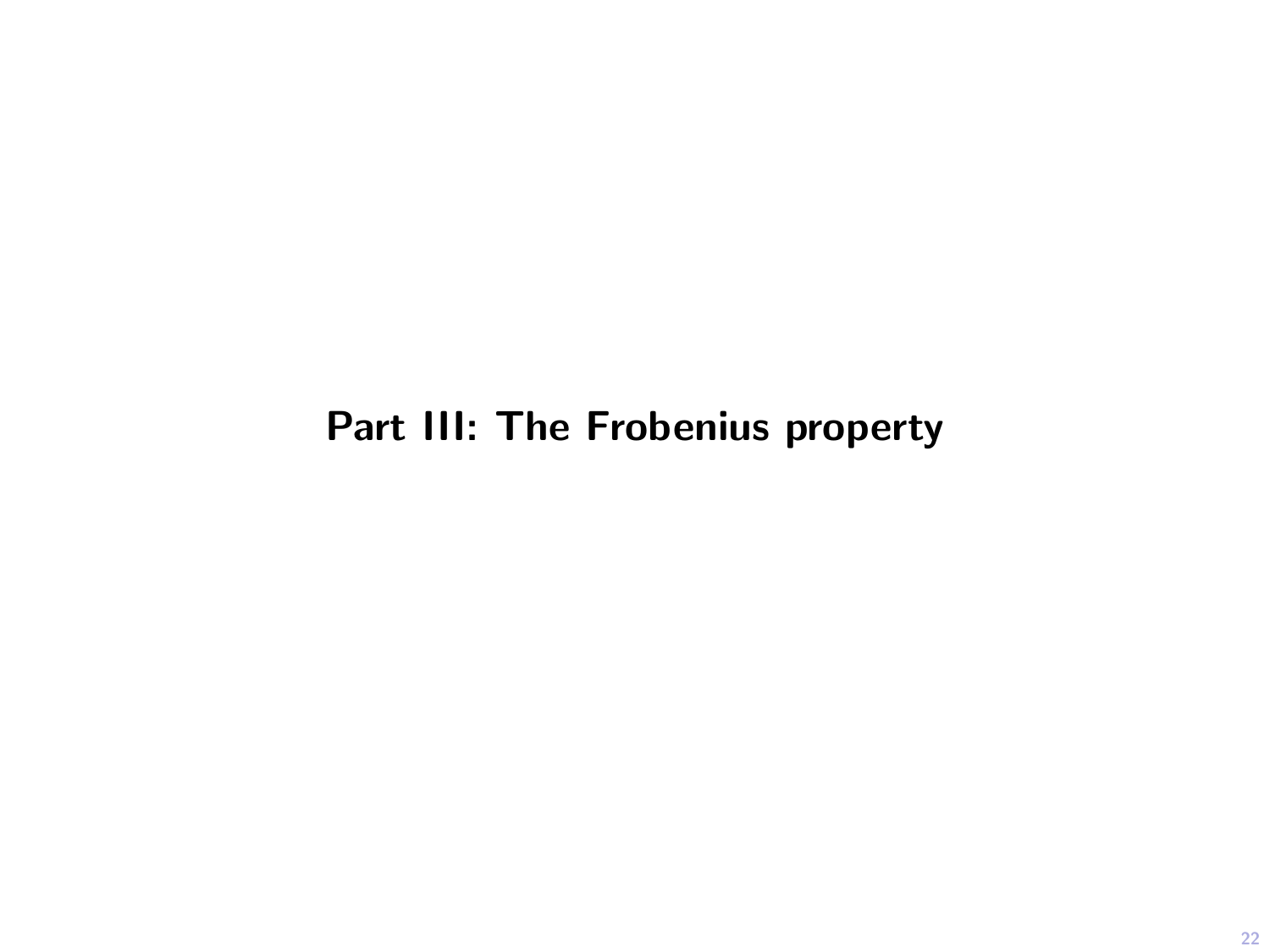## Plan

For simplicity, we work in the non-algebraic setting.

We have:

- $\triangleright$  a weak factorization system (TrivCof, Fib)
- **In a class of maps Cyl such that Cyl**<sup> $\uparrow$ </sup> = Fib

To show:

► for  $p: B \to A$  in Fib, pullback

$$
\rho^*:\mathbf{SSet}/A\to \mathbf{SSet}/B
$$

preserves trivial cofibrations, i.e. for all

$$
\begin{array}{ccc}\nY & \longrightarrow & X \\
\downarrow & & \downarrow \\
B & \longrightarrow & A\n\end{array}
$$

we have  $f \in$  TrivCof  $\Rightarrow g \in$  TrivCof.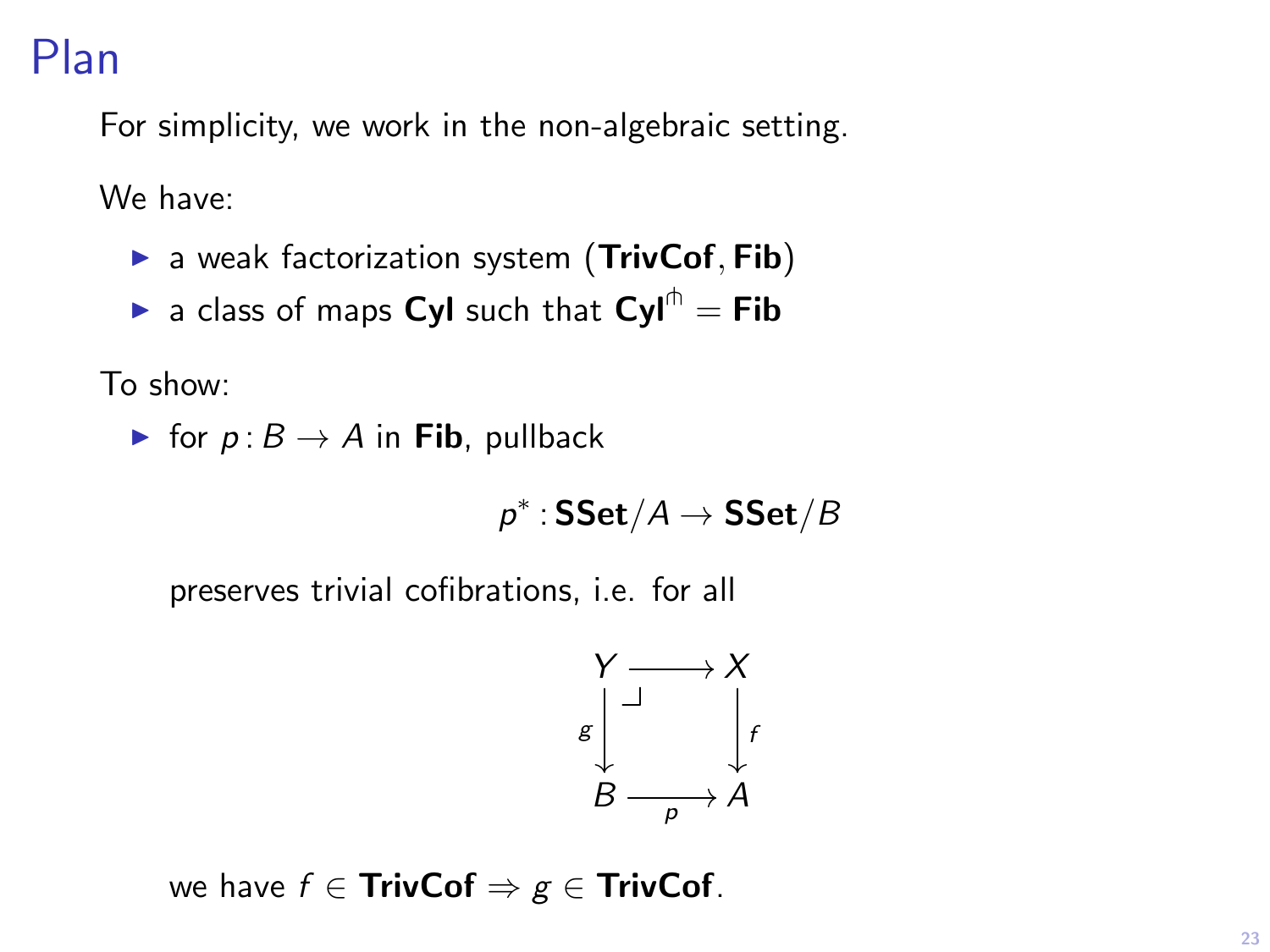# Outline of the proof

Define the class SHeq of strong homotopy equivalences

### Step 1

 $\triangleright$  characterize strong homotopy equivalences as retracts

Step 2

- <sup>I</sup> Show SHeq ∩ Mono ⊆ Cyl
- <sup>I</sup> Show Cyl ⊆ SHeq ∩ Mono

### Step 3

► Prove the Frobenius property for **SHeq** ∩ Mono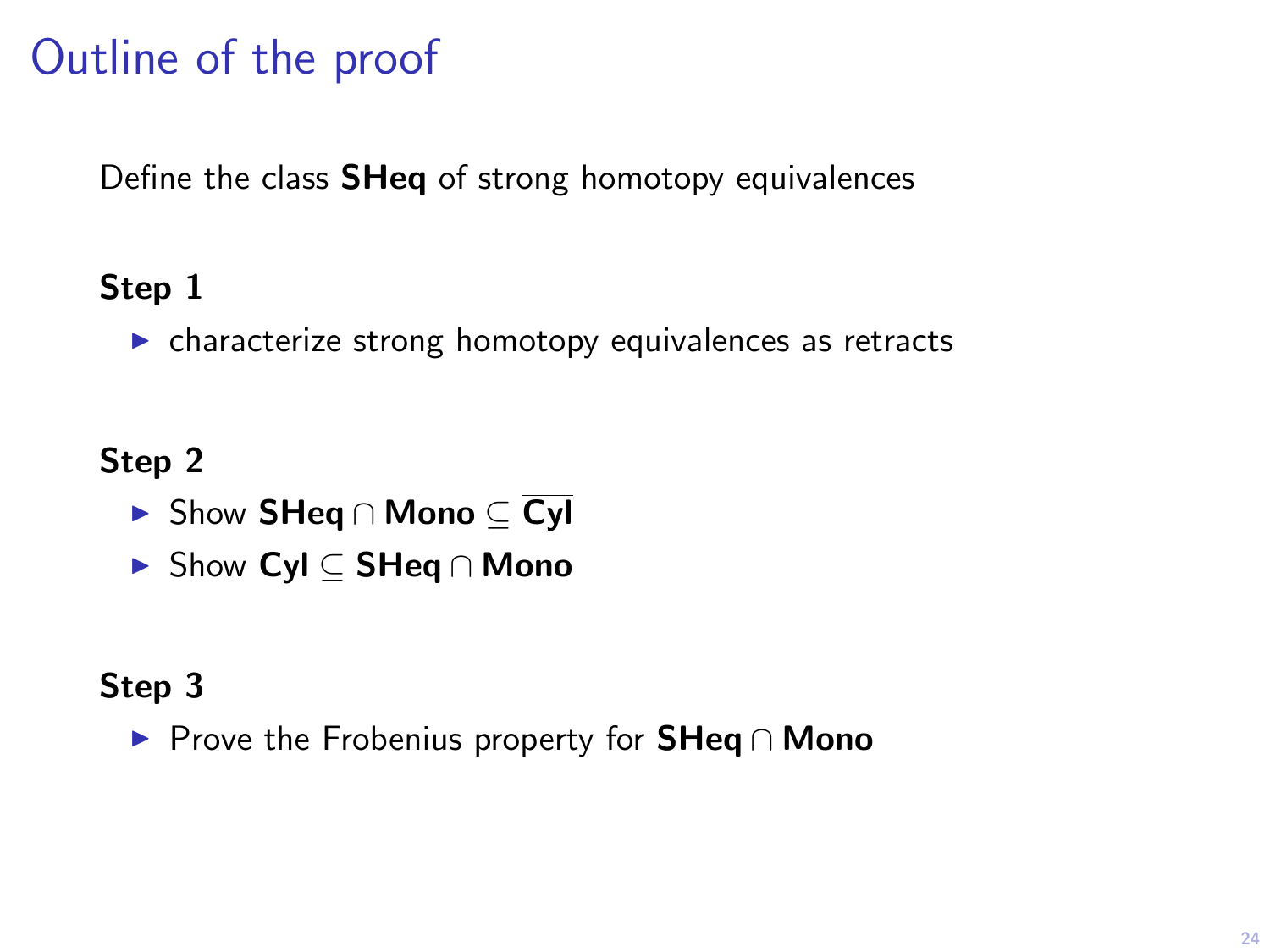## Strong homotopy equivalences

**Definition.** A map  $f : X \to A$  is a strong homotopy equivalence if there exist

$$
g: A \to X
$$
,  $\phi: 1_X \sim g \circ f \quad \psi: 1_A \sim f \circ g$ 

such that



**Example.** The endpoint inclusions  $\delta^k$ :  $\{k\} \to \Delta^1$ .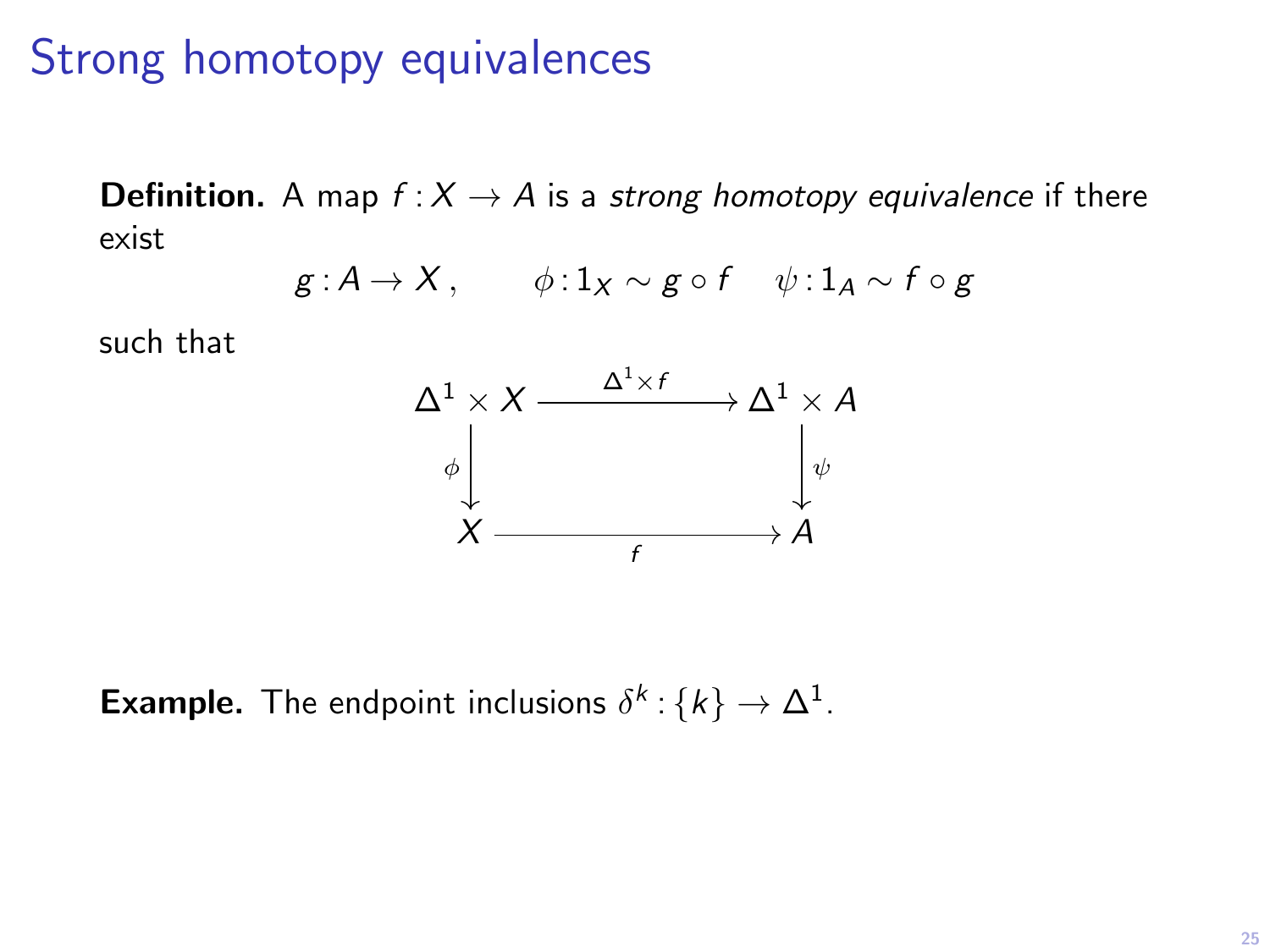### Step 1: a characterisation

**Lemma.** A map  $f: X \rightarrow A$  is a strong homotopy equivalence if and only if the canonical square



exhibits f as a retract of  $\delta^1 \hat{\times} f$ , i.e. we have



where the horizontal composites are identities.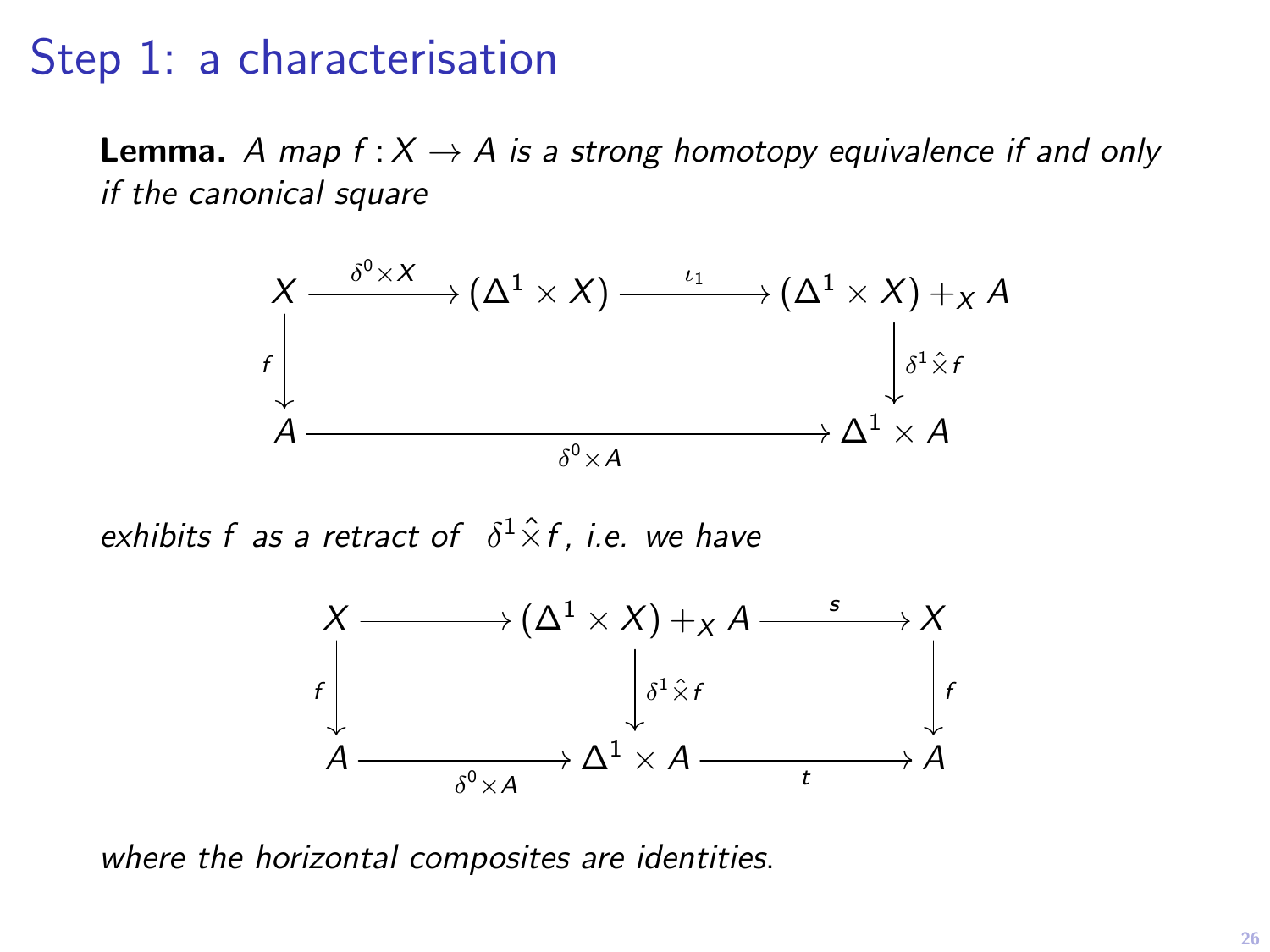# Step 2

Lemma. We have

- (i) SHeq ∩ Mono ⊆ Cyl
- (ii) Cyl ⊆ SHeq ∩ Mono

Proof.

(i) Let  $f$  ∈ SHeq ∩ Mono.

Since  $f \in \mathsf{S}\mathsf{H}\mathsf{eq}$ , by Step 1, we have that  $f$  is a retract of  $\delta^1 \hat{\times} f$ . Since  $f \in \mathsf{Mono}$ , we have  $\delta^1 \hat{\times} f \in \mathsf{Cyl}$ .

(ii) Each  $\delta^1 \hat{\times} f \in \mathsf{Cyl}$  is both in **SHeq** and in **Mono**.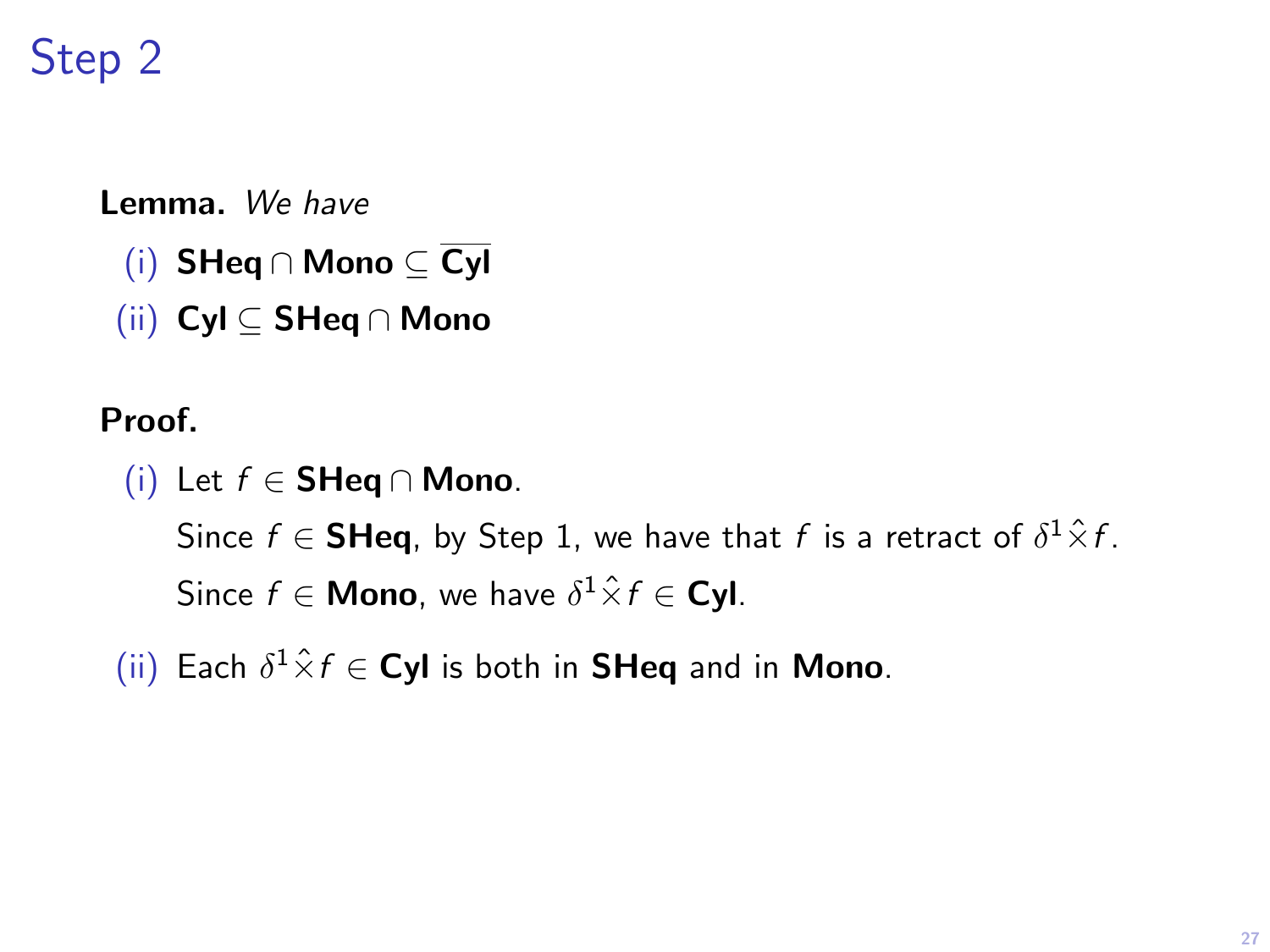# Step 3

Theorem. The weak factorization system (TrivCof, Fib) has the Frobenius property.

Proof. We need to show that for every pullback



where  $p \in$  Fib, we have

$$
f\in\mathsf{TrivCof}\Rightarrow g\in\mathsf{TrivCof}
$$

But by Step 2, it suffices to show

$$
f\in\operatorname{\mathsf{SHeq}}\nolimits\cap\operatorname{\mathsf{Mono}}\nolimits\Rightarrow g\in\operatorname{\mathsf{SHeq}}\nolimits\cap\operatorname{\mathsf{Mono}}\nolimits
$$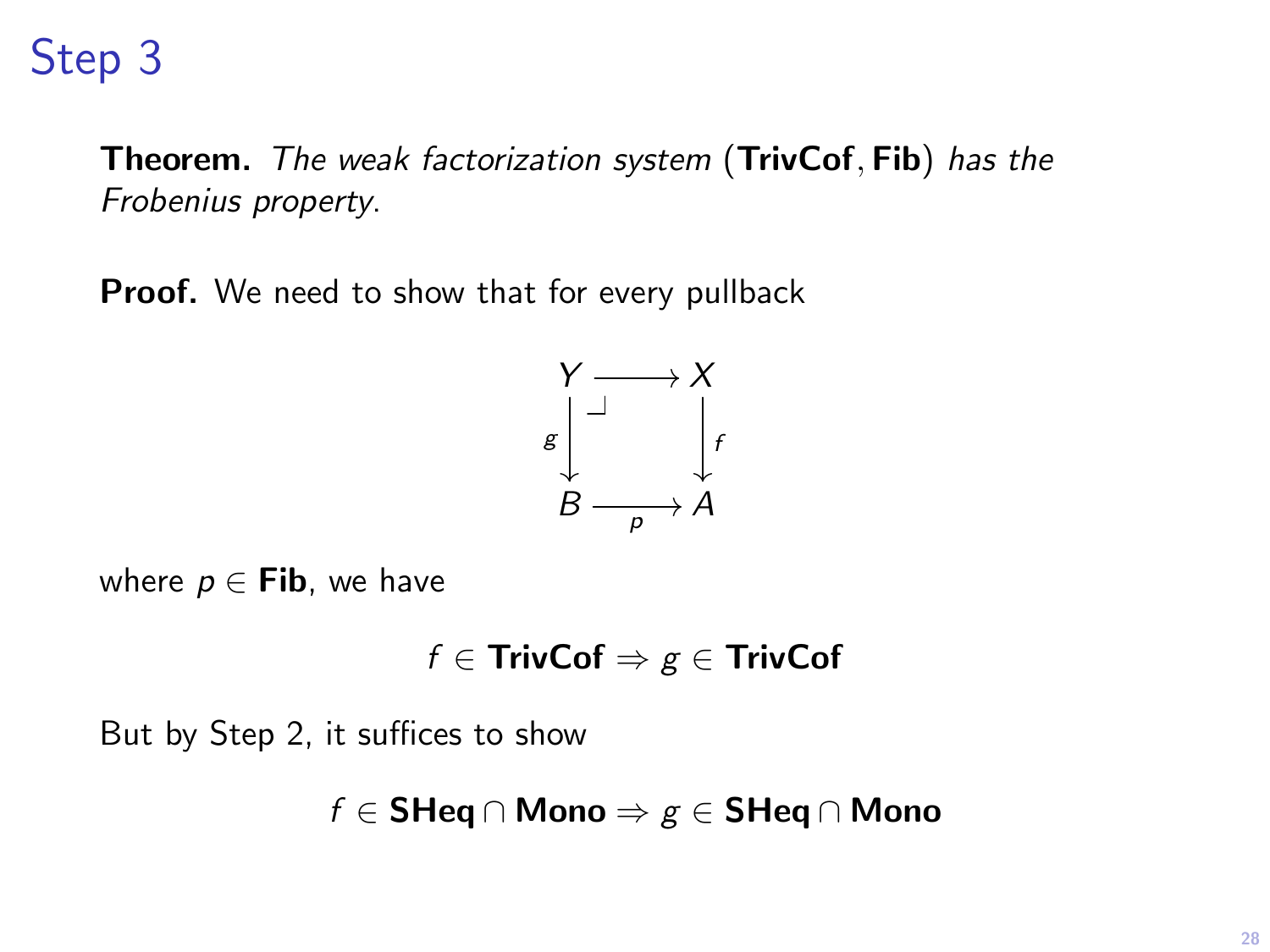## End of the proof

So let  $f \in$  SHeq ∩ Mono. To show:  $g \in$  SHeq ∩ Mono. By Step 1 and some diagram-chasing, we need



Here  $t$  is part of the data making  $f$  into a retract of  $\delta^1 \hat{\times} f$ . Such a map is given by a diagonal filler:



This exists since  $\delta^0 \times B \in \mathsf{Cyl}$  and  $p \in \mathsf{Fib}$ .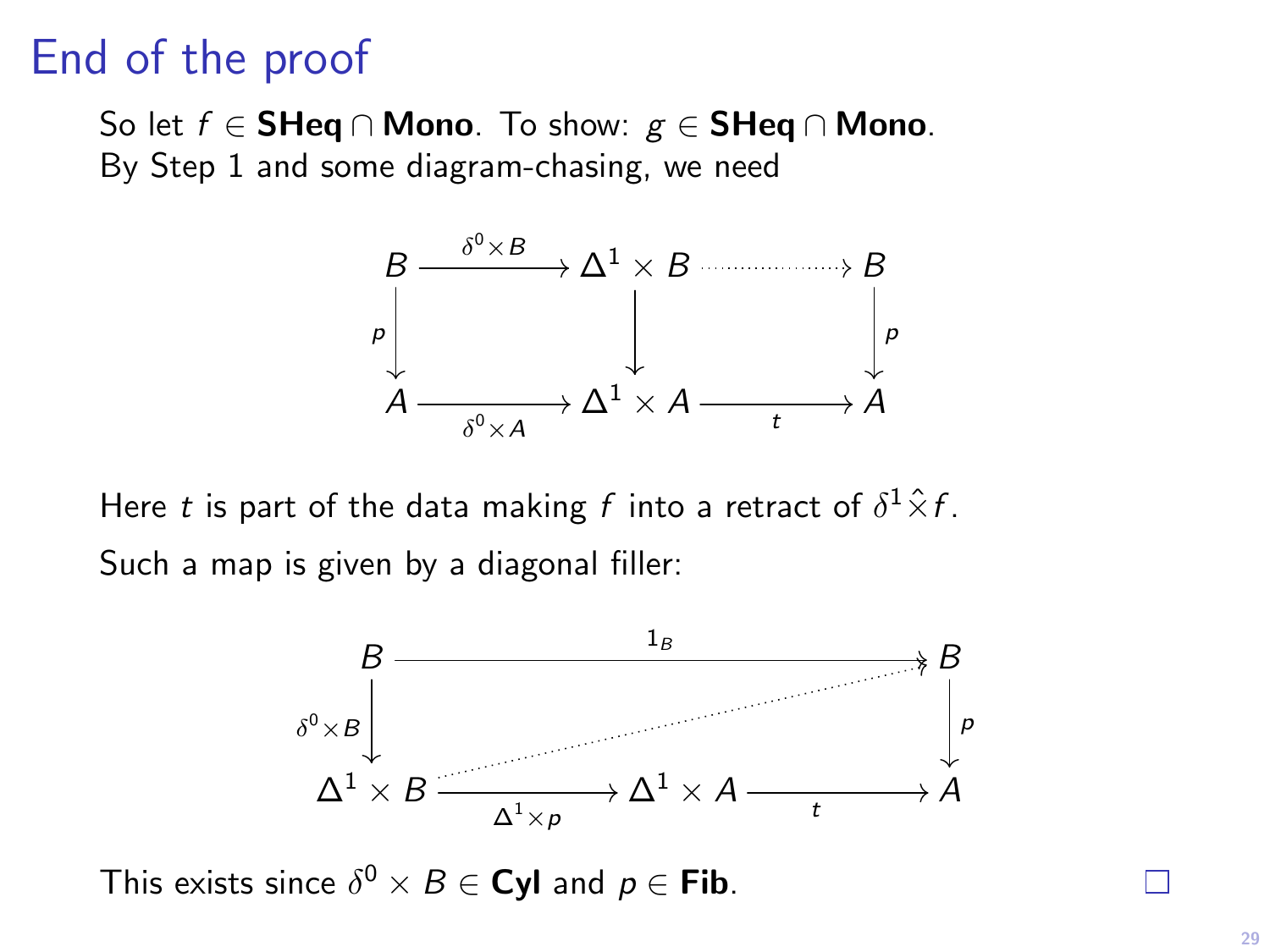## Remarks

Corollary. The model structure (Weq, Fib, Cof) is right proper.

The argument in the algebraic setting is slighly more involved.

Everything generalizes from **SSet** to a presheaf category  $\mathcal E$  with

- $\blacktriangleright$  a functorial cylinder with contractions and connections
- $\triangleright$  a class of monomorphisms  $M$  satisfying some basic assumptions:
	- 1. Closed under pullback
	- 2. Closed under pushout product with endpoint inclusions
	- 3. All maps  $0 \rightarrow X$  are in M
	- 4. . . .

#### Example

 $\triangleright$  uniform fibrations in cubical sets (Bezem, Coquand, Huber)